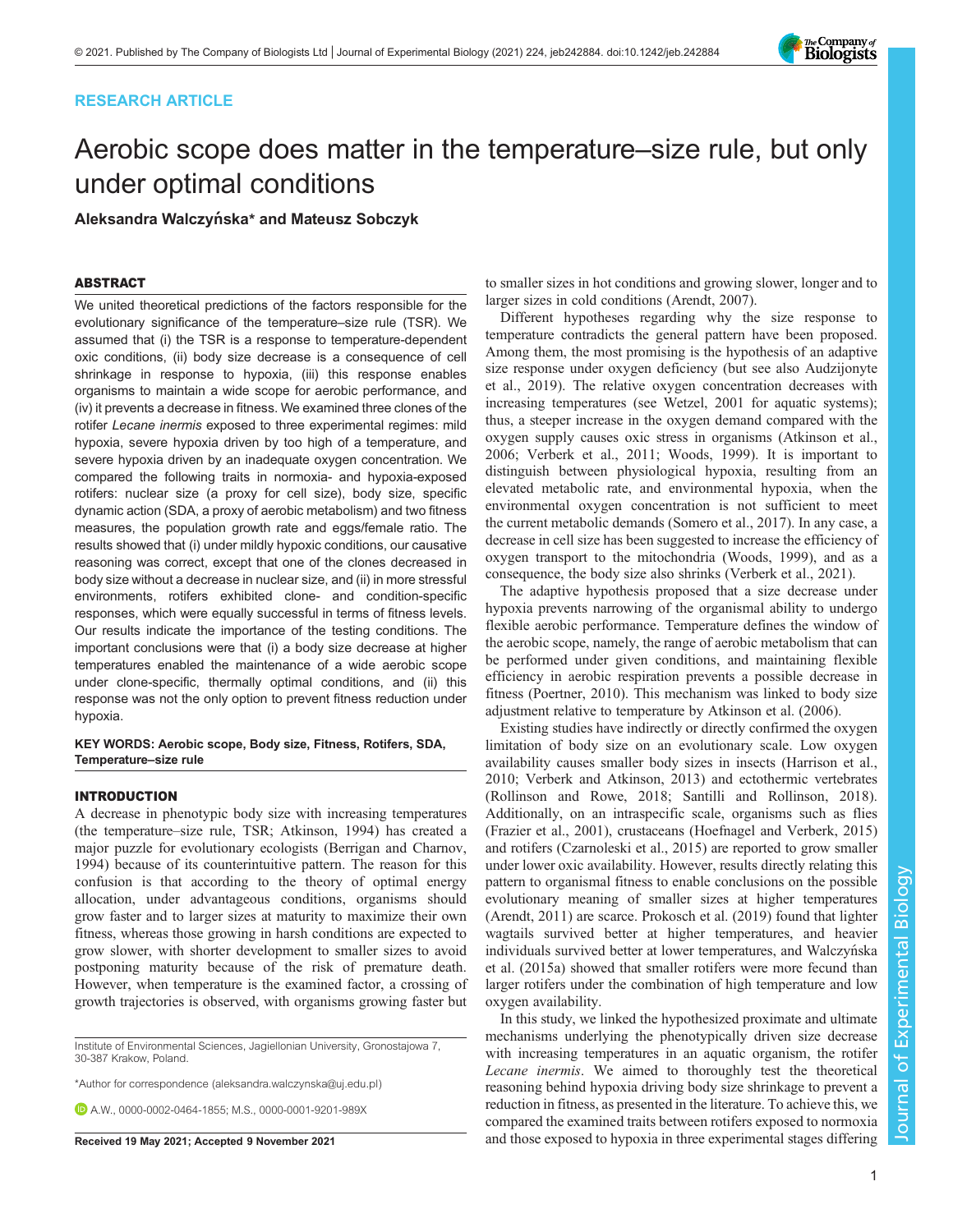in thermo-oxic conditions. The TSR has been empirically confirmed to be condition-sensitive and followed only within an optimal thermal range (Walczyń[ska et al., 2016](#page-12-0)). This prompted us to compare the responses to optimal (temperature of 30°C) versus suboptimal conditions in our study. We further divided the nonoptimal conditions into two hypoxia treatments: a stress-inducing high temperature (38<sup>o</sup>C) and a stress-inducing low oxygen level (20% of the relative  $O_2$  concentration). This distinction between mild versus harsh conditions enabled inference of the possible thresholds for TSR performance. Additionally, our aim was to understand the evolutionary meaning of the response and therefore the results were referred to fitness.

We examined the aerobic scope, which was our hypothesized ultimate factor, by estimating the specific dynamic action (SDA). SDA measures increasing metabolic expenditures in animals and is associated with the ingestion, digestion, assimilation and absorption of food ([McCue, 2006; Secor, 2009](#page-11-0)), whereas increasing oxygen consumption is mostly associated with the biochemical transformation of food and the synthesis of new proteins [\(Jordan and Steffensen, 2007\)](#page-11-0). SDA was estimated as the difference in respiration rates between fed and hungry individuals that could not be maintained at rest.

The hypothesized link between the aerobic scope and SDA is that the higher the oxygen consumption associated with the SDA is, the wider the capacity for aerobic metabolism (aerobic scope) ([Auer](#page-11-0) [et al., 2015](#page-11-0); [Jutfelt et al., 2020](#page-11-0)). This assumption was previously used for Daphnia magna [\(Chopelet et al., 2008](#page-11-0)). Our approach was to compare oxygen consumption in hypoxia between animals previously exposed to normoxic and hypoxic conditions. We expected that hypoxia would lower the SDA amplitude in hypoxianaïve animals compared with hypoxia-experienced animals. This hypothesis was based on [Fry \(1947\)](#page-11-0), who wrote that dissolved oxygen acts as a limiting factor for the metabolic rate; thus, its reduction decreases the aerobic scope and, consequently, the energy budget of aquatic breathers. Such an arresting effect of hypoxia on the SDA width was previously reported for cod fish ([Jordan and Steffensen,](#page-11-0) [2007\)](#page-11-0) and carabid beetles [\(Gudowska and Bauchinger, 2018](#page-11-0)).

We hypothesized that hypoxia leads to small cell sizes, followed by small body sizes, to maintain high effectiveness in aerobic metabolism and maximize fitness ([Fig. 1](#page-2-0)A). According to empirical results showing that the TSR is restricted to optimal conditions (Walczyń[ska et al., 2016](#page-12-0)), we expected the abovementioned pattern to differ across hypoxia treatments, with a more direct response under mild hypoxia. Therefore, our main goal was to compare all examined traits in rotifers exposed to normoxia and those exposed to hypoxia across three experimental treatments, predicting that the causal relationships tested would be valid only or mainly under mildly hypoxic conditions.

We used three clones of the rotifer *L. inermis* as replicates. This species has previously been found to follow the TSR in the laboratory and in the field (Kieł[basa et al., 2014\)](#page-11-0), to show adaptive body size responses to thermally driven oxygen conditions based on cell size adjustment (Walczyń[ska et al., 2015a](#page-12-0)), and to perform simple two-point TSR control within its life cycle via the mother and during egg development (Walczyń[ska et al., 2015b](#page-12-0)). It is important to mention that rotifers are eutelic, meaning that their constant number of somatic cells forces them to adjust to thermally mediated oxygen levels only through cell size manipulation.

In addition to conducting the study under optimal and stressful conditions, we also examined possible differences in the responses of animals that preferred different thermal conditions: cold, intermediate and warm. This distinction addresses an issue

regarding the possible linkage between thermal preferences and thermally induced body size adjustment. To our knowledge, this is the first attempt to comprehensively study the proximate and ultimate mechanisms behind the TSR.

## MATERIALS AND METHODS Clones studied

The rotifer species Lecane inermis (Bryce 1892) has previously been studied for different aspects of the size response to thermal and oxic conditions. Its thermal performance curve was also examined, and the optimal temperature was estimated as 30°C (Walczyńska [et al., 2016\)](#page-12-0). This species is very convenient for studies on changes in phenotypic responses between maternal and offspring generations because of its short generation time, which was previously estimated as 2 days at temperatures between 15°C and 25<sup>°</sup>C (Walczyń[ska et al., 2015b\)](#page-12-0). We chose three *L. inermis* clones founded from one individual each which were isolated from founded from one individual each, which were isolated from activated sludge from small wastewater treatment plants in southern Poland. The clones differed in their thermal preferences according to a previous study conducted using six clones (Stuczyń[ska et al.,](#page-11-0) [2020](#page-11-0) preprint). The three clones used are clones Cold, Int2 and Warm2 from the previous study and are herein named Cold for cold preference, Int for intermediate temperature preference and Warm for heat preference, respectively. When tested in the range from 8°C to 30°C (including supplementary data from the previous study), all three clones displayed relatively high population growth rates at 25–30°C, but the Cold and Warm clones were the best and poorest performers, respectively, at the lowest temperature. Preceding the experiment, all clones were kept in Petri dishes at 25°C in the dark in Żywiec spring water (Poland) and fed patented Novo powder [\(Pajdak-Stós et al., 2017](#page-11-0)).

## Experimental setup

Our main goal was to compare the responses of rotifers exposed to normoxia versus hypoxia in a three-stage experiment under different thermo-oxic regimes, with different rotifers in each of the following conditions [\(Fig. 1](#page-2-0)B): mild hypoxia (MH), severe hypoxia at a temperature above the optimum (SHT) and severe hypoxia with a very low oxygen level (SHO2). Experimental conditions in the subsequent stages were set as follows: (i) MH treatment: optimal temperature of 30°C and differentiated oxic conditions between normoxia at 80% and hypoxia at 40% (relative  $O_2$  concentration); (ii) SHT treatment: temperature elevated above the optimum (38°C, previously found to cause reduced but still positive population growth) (Walczyń[ska et al., 2016\)](#page-12-0), with normoxia and hypoxia set to 80% and 40%  $O_2$ , respectively; and (iii) SHO2 treatment: optimal temperature of 30°C, with normoxia at 80% and hypoxia lowered to 20% of relative  $O_2$  concentration [\(Fig. 1B](#page-2-0)).

The choice of 80% normoxia instead of 100% was because it is much easier to maintain stable 80% than 100% oxygen concentrations, and with this percentage, we ensured that the rotifers were not exposed to fluctuating oxygen conditions that could act as an uncontrolled factor. The relative experimental oxygen concentrations of 80%, 40% and 20%  $O_2$  were equivalent to approximately 17%, 8% and 4% of the absolute oxygen concentration, respectively. As calculated by the equation for temperature-dependent oxygen solubility in water ([Wetzel, 2001\)](#page-12-0),  $80\%$  O<sub>2</sub> (relative) was 6.0 mg l<sup>-1</sup> at 30°C (in stages MH and SHO2) and 5.3 mg l−<sup>1</sup> at 38°C (in stage SHT); 40% O2 was 3.0 mg l−<sup>1</sup> at 30°C (in stage MH) and 2.6 mg l−<sup>1</sup> at 38°C (in stage SHT); and 20% O2 was 1.5 mg l−<sup>1</sup> at 30°C (in stage SHO2). The 80% relative oxygen concentration was close to the optimal value for this species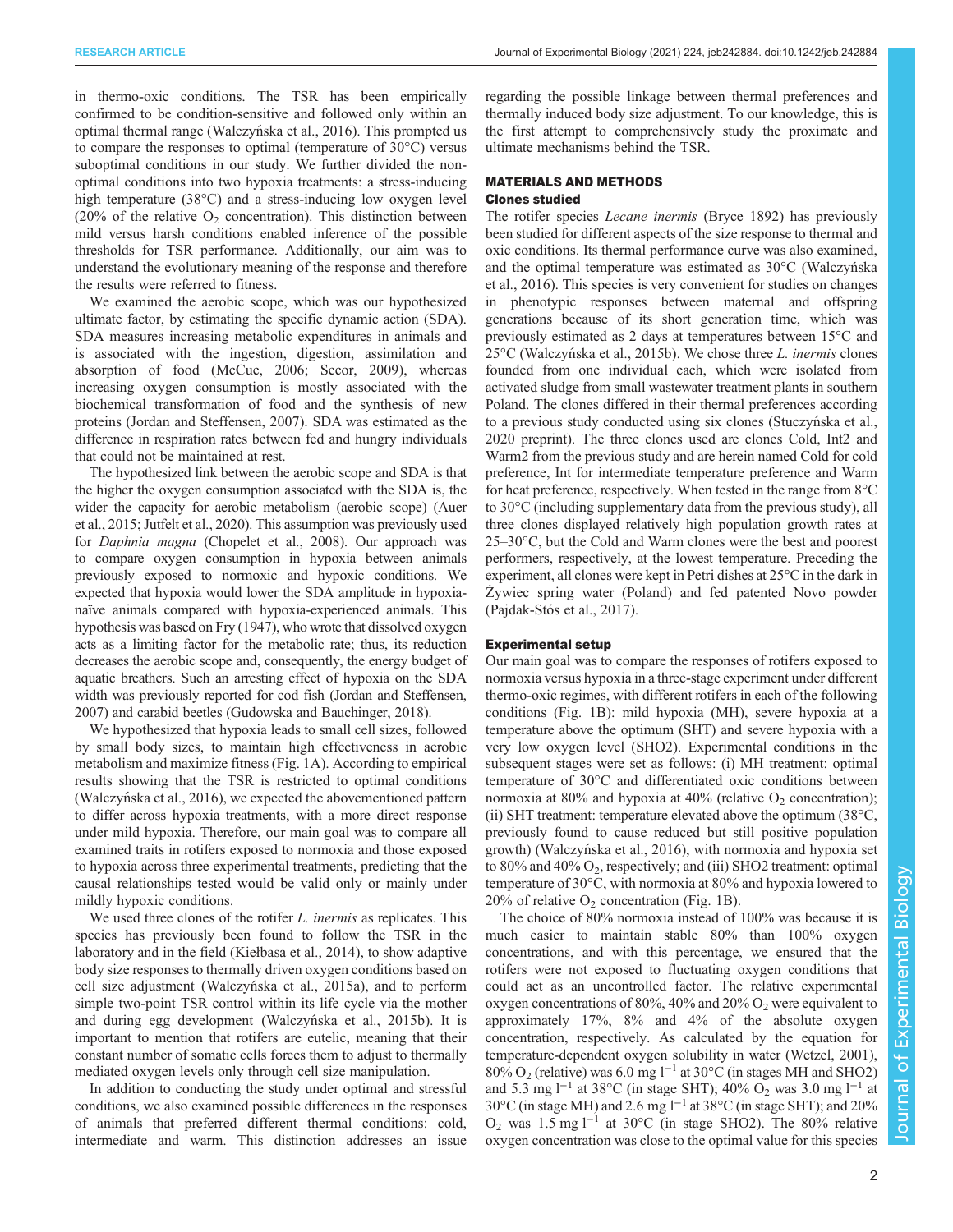**A**

<span id="page-2-0"></span>

Fig. 1. Concept of the study. (A) Hypothetical effect of hypoxia on the traits estimated: hypoxia causes cell size and body size decreases (proximate mechanisms) to maintain a wide aerobic scope and prevent a possible fitness decline (ultimate mechanisms). (B) Experimental setup: the study was divided into three subsequent stages. In each stage, two simultaneous regimes differentiated by hypoxic conditions were conducted as indicated by the red slash, with both at the same temperature. Five traits were investigated within 3 days in each stage (description in Materials and Methods). SDA, specific dynamic action (a proxy for aerobic scope); MH stage, hypoxia type=mild hypoxia; SHT stage, hypoxia type=severe hypoxia with high temperature; SHO2 stage, hypoxia type=severe hypoxia with low oxygen concentration. \*This stage was repeated after completion of the three stages to collect the lacking data on SDA for Cold clone.

living in nature (7.5 mg l<sup>-1</sup> O<sub>2</sub>) ([Berzins and Pejler, 1989\)](#page-11-0) and much higher than the minimal oxygen concentration under the activated sludge conditions (2 mg l<sup>-1</sup> O<sub>2</sub>) (Kieł[basa et al., 2014\)](#page-11-0) from which all studied clones were established. The value of  $2-3$  mg l<sup>-1</sup> O<sub>2</sub> was also provided as a standard threshold for hypoxia (reviewed in [Hrycik et al., 2017\)](#page-11-0). The experimental hypoxia conditions were slightly above (40%) and below (20%) this arbitrary threshold for hypoxia.

The experimental conditions were established simultaneously in four temperature-regulated water baths (Memmert, Germany) connected to a four-channel  $OxyReg O_2$  regulation system (Loligo Systems, Denmark) calibrated to 0% and 100% airsaturated water. Stable hypoxia levels were maintained by adding pure (comestible) nitrogen to the baths. Two baths were set to normoxia and two were set to hypoxia, all with the same temperature. Six 100 ml cages made of 5 µm mesh enclosed in slide frames sealed with silicone were placed in each water bath (two cage replicates per clone in each bath; [Fig. S1](https://journals.biologists.com/jeb/article-lookup/DOI/10.1242/jeb.242884)). This type of cage has been successfully used previously (Walczyń[ska et al., 2015a\)](#page-12-0).

Each water bath was filled with Żywiec spring water as the medium. The initial densities of each of the three rotifer clones taken directly from the main culture at 25°C and added simultaneously at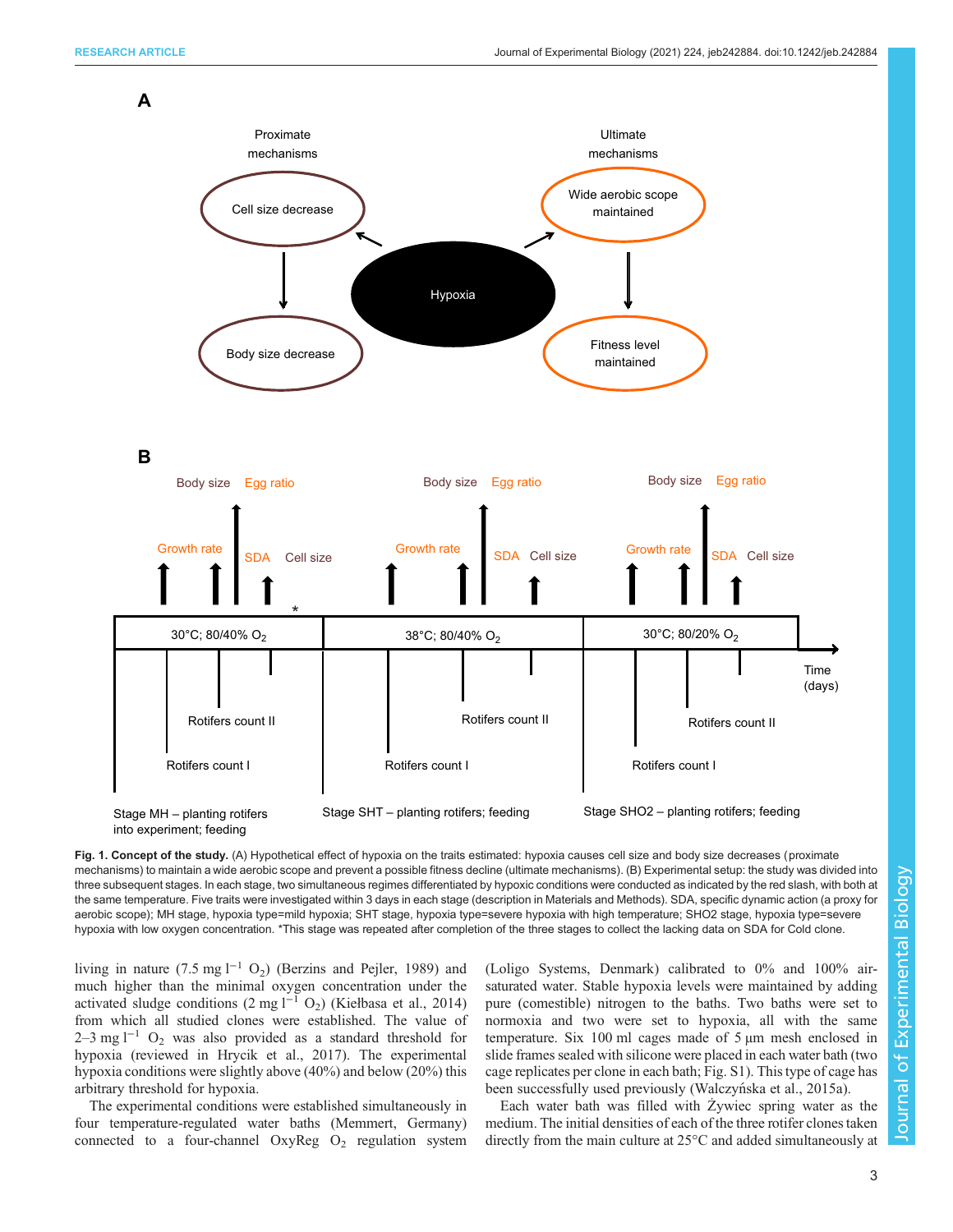the beginning of the experimental stages were 110, 120 and 250 individuals ml−<sup>1</sup> for the MH, SHT and SHO2 stages, respectively. Our aim was to start with the highest possible number of rotifers that was even across the clones, which was dictated by the clone that was the least numerous at the moment of counting. These initial densities of rotifers were far below the population carrying capacity because L. inermis rotifers may reach densities as high as tens of thousands per milliliter (45,000 individuals ml<sup>-1</sup> was reported by Walczyńska et al., 2017). We added the rotifers at the beginning of each stage in the experiment to avoid equipment calibration between the stages because after each stage, virtually no rotifers remained. Thus, each stage began with new rotifers taken from the 25°C stock in 4 day intervals.

The rotifers in each cage were fed 200 µl of the commercial bioproduct Bio-Trakt®, which has been successfully used in L. inermis mass culture previously (Fiał[kowska et al., 2019\)](#page-11-0). During or just after the 3 days of each experimental stage, we collected samples to estimate the physiological (SDA, as a proxy for the aerobic scope, and nucleus size, as a proxy for cell size) and life history (body size, population growth rate and eggs/female ratio) traits [\(Fig. 1B](#page-2-0)).

#### Oxygen consumption

The hypothesis regarding the decrease in size under hypoxic conditions to maintain a wide aerobic scope was tested by estimating the SDA. This physiological difference in respiration rates between fed and hungry animals was previously used as a proxy for aerobic scope in *Dapnia magna* ([Chopelet et al., 2008\)](#page-11-0). We estimated the SDA using spectrophotometry (Orion™ AquaMate 8000 UV-VIS, Thermo Fisher Scientific, USA) with a modified Winkler titration [\(Carpenter, 1965](#page-11-0); [Chopelet et al., 2008; Roland et al., 1999\)](#page-11-0), which has been utilized as a highly accurate method for determining dissolved oxygen [\(Helm et al., 2012](#page-11-0)). In this method, the absorbance is proportional to the amount of oxygen dissolved in a sample owing to the chemical reaction chain. In each experimental stage, we sampled rotifers from the normoxia and hypoxia treatments and measured the aerobic scope of both groups when exposed to hypoxic conditions in the given stage. We expected that rotifers exposed to experimental hypoxia in the preceding 3 days would have wider SDAs in the hypoxia test than normoxia-exposed rotifers. Two clones, Cold and Warm, were examined for the SDA because the Int clone did not proliferate well enough to achieve reasonable sample sizes. On the third day of each experimental stage, we collected 10 ml samples from each cage and pooled the two replicates within the clone×oxic regime combination. For logistical reasons, the clones were analyzed separately but within the same day for the SHT stage and SHO2 stage. Because we did not analyze both clones after the MH stage, we repeated this stage at the end of the experiment to collect the missing SDA data for the Cold clone.

Each clone was divided into two 50 ml glass containers with a 5 ml rotifer sample and 15 ml of hypoxic medium taken directly from the corresponding water bath (outside the cages), representing the experimental hypoxic conditions. By this procedure, we diluted the nutritional particles sampled along with the rotifers. The rotifers in one glass container were then fed 10  $\mu$ l of Bio-Trakt<sup>®</sup> per 1 ml of sample (treatment: fed). The rotifers in the second glass container were not fed (treatment: hungry). The random division of clone samples into the fed and hungry treatments caused the average rotifer body size to be similar in both regimes. Therefore, we could assume that the possible differences in oxygen consumption were not related to size differences.

Both samples were incubated for 2 h at the same temperature that the rotifers experienced during the respective experimental stage. The relatively short exposure to starving conditions was dictated by the fact that rotifers become starved relatively quickly and that severe starvation has a very profound effect on metabolism (reviewed by [Galkovskaya, 1995](#page-11-0)). After this period, under both treatments, we removed the swimming, healthy-looking rotifers in groups of 30 and transferred them to the wells of 24-well tissue plates filled with a parafilm membrane, with four or five replicates (=rotifer bunches) per treatment. The rotifers from each well were then quantitatively transferred into individual 2 ml autosampler vials (Agilent Technologies, USA) containing hypoxic medium taken directly from one experimental water bath under hypoxic conditions. The vials (five replicates each for the fed and hungry treatments) were filled according to the following procedure: 1 ml of medium, the rotifer sample from a well, and another 1 ml of medium until a convex meniscus was achieved. The vials were then closed with dedicated caps previously punctured with a sterile needle to remove excess fluid and air. The control tubes were prepared following the same procedure but without the animals. The samples were incubated for another 2 h (38°C) or 3 h (30°C) in hypoxic conditions, with the level of hypoxia set to 40%, 40% and 20%  $O_2$  for the experimental MH, SHT and SHO2 stages, respectively. The shorter incubation time at a higher temperature was dictated by the faster rates of all energetic processes.

After incubation, the Winkler chemicals were added following the procedure adopted from [Carpenter \(1965\):](#page-11-0) 16  $\mu$ l of MnCl<sub>2</sub> 4H<sub>2</sub>O (3 mol l−<sup>1</sup> ), 16 µl of NaI (4 mol l−<sup>1</sup> ) in NaOH (8 mol l−<sup>1</sup> ), and, after vigorous shaking to cause precipitation, 16 µl of  $H_2SO_4$  (5 mol l<sup>-1</sup>). The vials were then shaken to dissolve the precipitate, and 800 µl subsamples were added directly to spectrophotometric microcuvettes (Brand, Germany). The absorbance was measured at a wavelength of 440 nm within the first 10 min to prevent iodine evaporation [\(Roland et al., 1999\)](#page-11-0). The sequence of measurements was as follows: sample number one from each of the five treatments (normoxic, hypoxic and fed or hungry rotifers plus control), sample number two, etc. The calibration curve for absorbance was estimated for  $0\%$ ,  $15\%$ ,  $35\%$  and  $50\%$  O<sub>2</sub> (relative), with five replicates per oxygen level. In the final estimation, the extreme values were excluded, and the average was calculated for the remaining three values per oxygen level. The calibration curve fitting was estimated at  $\hat{R}^2$ =0.9953.<br>The control samples were separa-

The control samples were separately checked for reliability for each combination of hypoxia type and clone. In all but two cases, the controls showed similar and reliable patterns. In the case of the MH treatment with the Warm clone, the control samples showed a pattern indicating a methodological error [\(Fig. S2](https://journals.biologists.com/jeb/article-lookup/DOI/10.1242/jeb.242884)), and only one value attained for the first sample was taken into consideration. In the SHT treatment with the Cold clone, one control sample had a very low value ([Fig. S2\)](https://journals.biologists.com/jeb/article-lookup/DOI/10.1242/jeb.242884), which made it unreliable. The final control value was calculated as the mean of the remaining two samples. The final data used in the formal statistical analyses were oxygen consumption (in %), as calculated from the calibration curve and subtracted from the control, which acted as the background. The control value was different for each combination of experimental stage and clone.

The SDA was estimated both as the difference in raw absorbance between the fed and hungry rotifers (absolute SDA) and as their division product (factorial SDA). The comparison of these two approaches for aerobic scope calculation was suggested by [Clark](#page-11-0) [et al. \(2013\)](#page-11-0).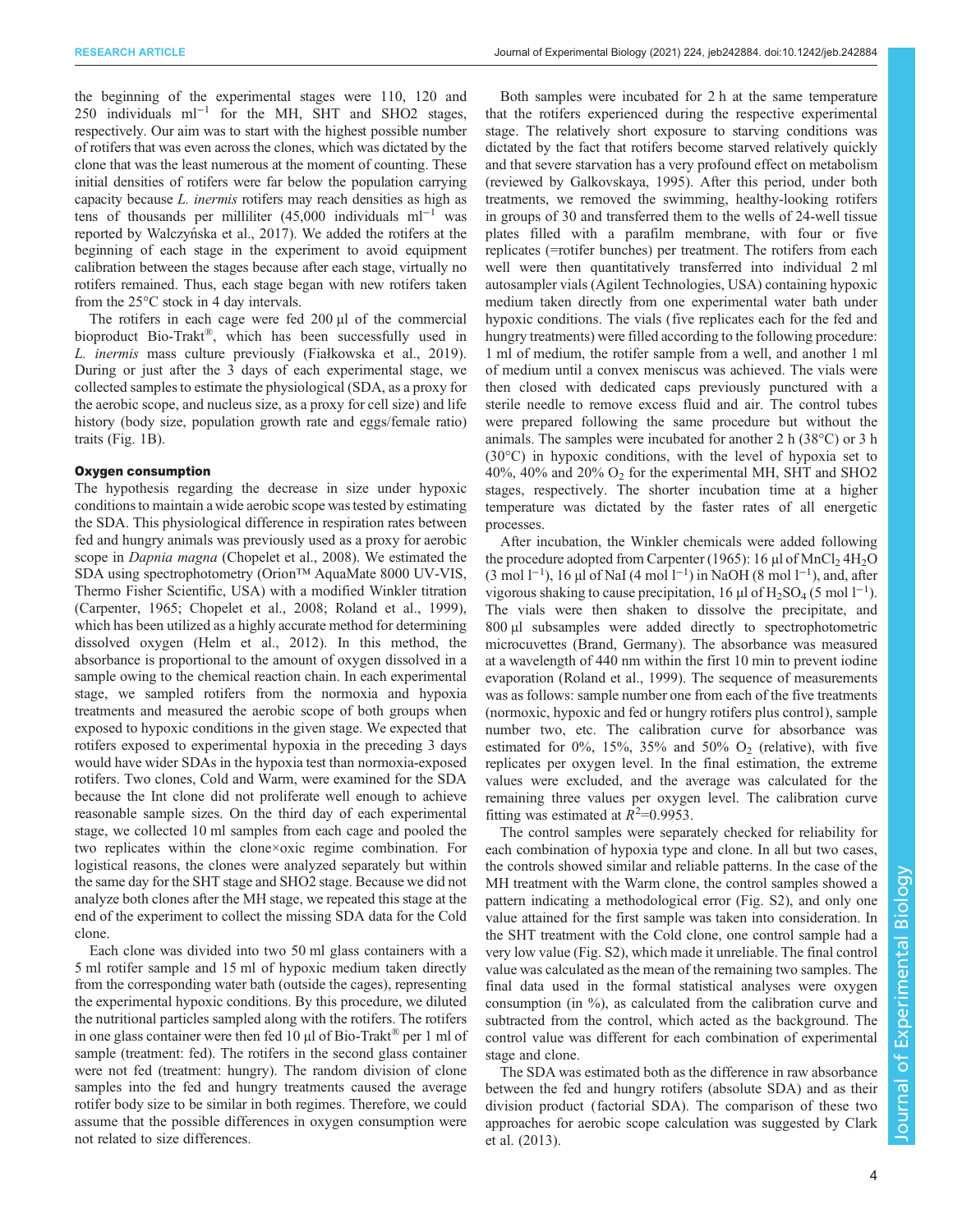The amount of  $O<sub>2</sub>$  consumed was converted from a percentage to mg  $l^{-1}$  using the equation describing the relationship between these two variables provided by the OxyReg system. The atmospheric pressure and temperature were manually set throughout the experiment to enable proper recalculation by the system. This was possible only at 30 $\degree$ C owing to the relatively wide range of  $O_2$ (%; from approximately 19 to  $95\%$ ), as the much shorter range at 38°C made this estimation less reliable. The equation for calculating the amount of consumed oxygen at  $30^{\circ}$ C was O<sub>2</sub>  $\text{(mg 1}^{-1})$ =0.0752×O<sub>2</sub> (%).

# Cell size

We measured the nucleus size, as a proxy for the cell size, according to the method developed and used previously for the same species (Walczyń[ska et al., 2015a\)](#page-12-0). We adopted this procedure because (i) the nucleus size is a good proxy of the cell size at the interspecific level because a eukaryotic cell needs to maintain the optimal nuclear/cytoplasmic ratio (karyoplasmic ratio) for balanced growth (reviewed by [Cavalier-Smith, 2005](#page-11-0)), (ii) the cell size response to temperature is realized through changes in noncoding DNA [\(Hessen, 2015](#page-11-0); [Hessen et al., 2013\)](#page-11-0), which is a mechanism that requires and indicates the proportional nucleus/cell size ratio, and (iii) indirect evidence shows the importance of matching either the nucleus size or cell size with the body size under stressful thermooxic conditions (Walczyń[ska et al., 2018\)](#page-12-0).

The rotifers were sampled on the third day of each experimental stage. Approximately 50 swimming rotifers were collected and placed in 1 ml Eppendorf tubes, and the samples were fixed with 10% buffered neutral formalin (Avantor Performance Materials Poland S.A., Poland). The staining procedure was based on Nuclear Red (Carl Roth, Germany), as described in Walczyń[ska et al.](#page-12-0) [\(2015a\)](#page-12-0). We measured two perpendicular diameters of 10 nuclei per rotifer using ImageJ (National Institutes of Health, Bethesda, MD, USA), as described in Walczyń[ska et al. \(2015a\)](#page-12-0), and calculated their product. We chose the most visible nuclei for measurements, which were scattered throughout the rotifer body to represent different animal organs. Of note, rotifers do not possess any specialized respiratory cells, and they respire through the whole body surface [\(Galkovskaya, 1995\)](#page-11-0).

#### Body size

We estimated the strength of the response to hypoxia in comparison to normoxia by measuring the body size. For this purpose, we sampled the rotifers on the second day of the experiment and fixed them with Lugol's solution. The rotifers were photographed using an Eclipse 80i microscope (Nikon, Japan) equipped with a DS-Ri2 camera assisted by NIS-Elements D software (Nikon). The length and width were measured in ImageJ, and their product acted as a proxy for the body area, as previously applied to the rotifers Brachionus sp. (Walczyń[ska and Serra, 2014\)](#page-12-0) and *L. inermis*<br>(Walczyńska et al. 2015a) (Walczyń[ska et al., 2015a](#page-12-0)).

# Fitness measures

Two measures of fitness were compared: population growth rate and the eggs/female ratio, which is the number of eggs laid by an average female. To estimate the former, we sampled 1 ml from each cage (two cages×two water baths for four replicates per clone×oxic regime combination), fixed the rotifers with Lugol's solution and counted them. These procedures were used twice, 1 day (count I) and 2 days (count II) after the onset of the stage. During count II, both the egg and female numbers were noted for the eggs/female ratio estimation.

#### Statistical analyses

All analyses were conducted in SAS 9 (SAS Institute, Cary, NC, USA) in PROC MIXED with the REML (restricted maximum likelihood) method. In each case, the significance level was  $P=0.05$ . For the SDA, ANOVA included four fixed factors – hypoxia type (experimental stage), oxic regime of rotifer origin (normoxia versus hypoxia), clone and food regime (fed versus hungry) – along with their interactions. Non-significant interactions in the model were excluded using backward elimination.

Possible differences in nuclear size and body size were tested separately by ANOVA including three fixed factors – hypoxia type, clone and oxic regime – and their interactions. Non-significant interactions were excluded using backward elimination. For the body size, differences in size among the hypoxia types caused a considerable lack of homogeneity of variance, which prevented statistical analysis. Therefore, the data were standardized by recalculation to units of standard deviation for each experimental stage (=hypoxia type), separately.

Both fitness measures were analyzed with ANCOVA (PROC MIXED) instead of as ratios, which has been cited as more appropriate [\(Raubenheimer, 1995](#page-11-0); [Raubenheimer and Simpson,](#page-11-0) [1992\)](#page-11-0). The models included three fixed factors – hypoxia type, clone and oxic regime – and their interactions. For the population growth rate  $r$ , the dependent variable was the rotifer number from count II, while that from count I was a covariate. For the eggs/female ratio, the dependent variable was the number of eggs, while the covariate was the number of rotifer females in count II. The dependent variables and covariates were natural logarithmtransformed. In the initial stages, we included all possible firstlevel interactions of the covariates with the main factors to test whether they were appropriately used in the models. In both models, the covariates significantly affected the dependent variables and did not interact with the main factors. In the next step, we constructed the models of all main factors and possible interactions plus a covariate. Non-significant interactions were removed using backward elimination.

#### RESULTS

### Oxygen consumption

The results for absolute oxygen consumption were compared with other published data for different rotifer species obtained from the literature ([Table 1\)](#page-5-0). Generally, the oxygen consumption rate for the units provided in [Table 1](#page-5-0) was approximately four times higher in fed rotifers than in hungry rotifers. This estimated difference was previously shown to be 2- to 3-fold ([Galkovskaya, 1995](#page-11-0)), although the units and starvation times for this comparison were unclear.

The  $O<sub>2</sub>$  consumption of the hungry and fed rotifers differed between the clones and hypoxia types, according to the significant hypoxia type×clone×food interaction. It was also differentially affected by the hypoxia type for normoxic and hypoxic rotifers (significant hypoxia type×oxic regime×food interaction; [Table 2\)](#page-5-0). In each case, the fed rotifers consumed more oxygen than the hungry rotifers owing to the metabolic costs associated with the SDA. The ceiling of these costs, namely, the highest oxygen consumption by the rotifers, was relatively constant across hypoxia types in the Warm clone and elevated in Cold rotifers exposed to hypoxia driven by stress-inducing high temperatures [\(Fig. 2A](#page-6-0)). The SDA-related costs were generally higher in the rotifers that had experienced hypoxia than in hypoxia-naïve rotifers. The negative value for the Warm clone under normoxia in the MH treatment was caused by two elevated points (see [Fig. S2](https://journals.biologists.com/jeb/article-lookup/DOI/10.1242/jeb.242884)), but outlier analysis showed that there was no objective reason for their removal from the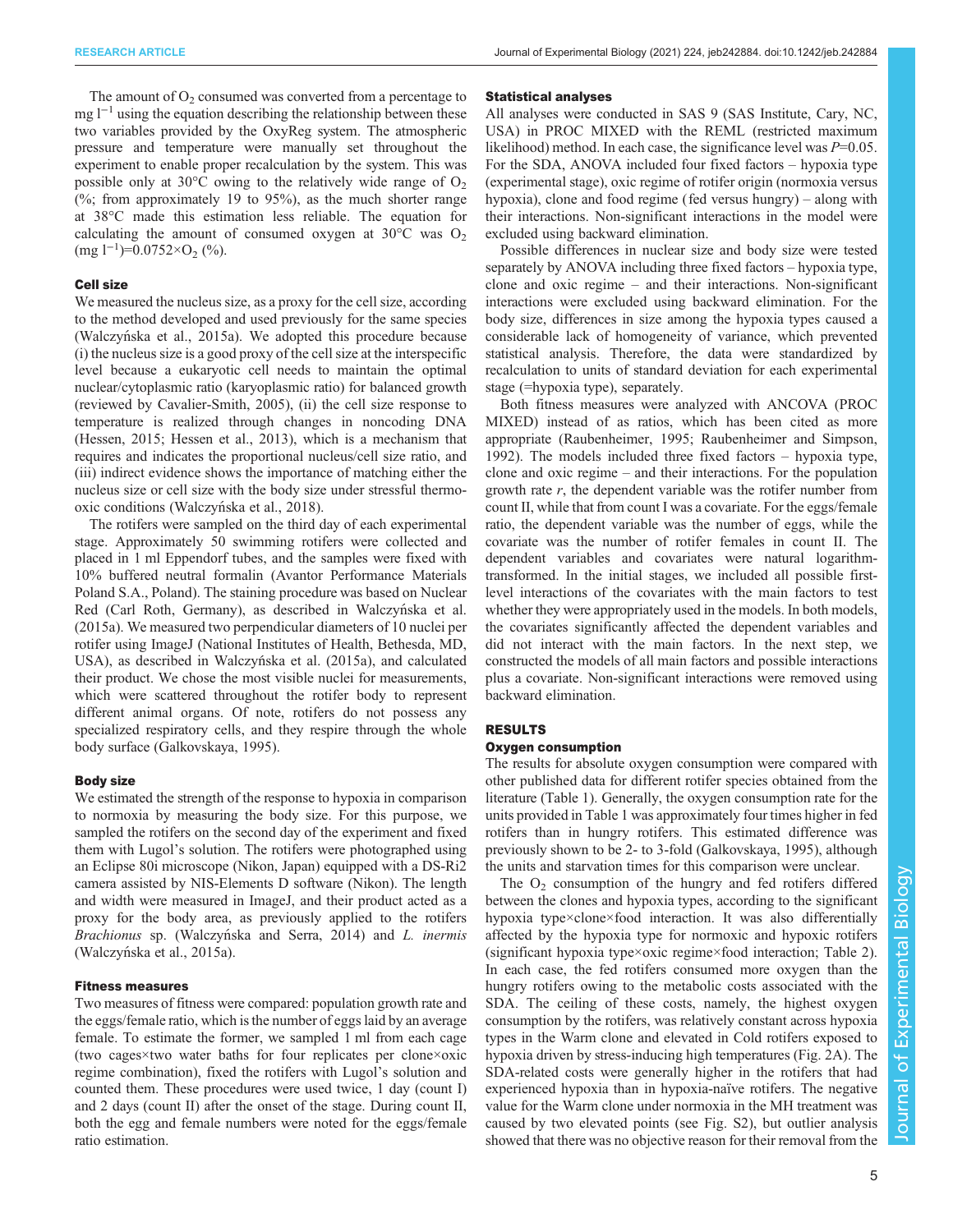|                                | $O2$ consumption                                   | $O2$ consumption                                                  |                                                                       |                                                         |
|--------------------------------|----------------------------------------------------|-------------------------------------------------------------------|-----------------------------------------------------------------------|---------------------------------------------------------|
| Rotifer species                | (mg individual <sup>-1</sup> h <sup>-1</sup> )     | (ml individual <sup>-1</sup> h <sup>-1</sup> )                    | Measurement conditions                                                | Reference                                               |
| Asplanchna priodonta           |                                                    | $0.48 \times 10^{-5}$ and $0.71 \times 10^{-5}$                   | 20°C, well-fed rotifers and after 28 h<br>of starvation, respectively | Kirk et al. (1999)                                      |
| Asplanchna silvestrii          |                                                    | 1.65 $\times$ 10 <sup>-5</sup> and 1.54 $\times$ 10 <sup>-5</sup> | 20°C, well-fed rotifers and after 57 h<br>of starvation, respectively | Kirk et al. (1999)                                      |
| <b>Brachionus calyciflorus</b> |                                                    | $0.16 - 0.62 \times 10^{-5}$                                      | Large numbers, unknown age<br>distribution, different conditions      | Pourriot and Deluzarches (1970).<br>after Doohan (1973) |
| <b>Brachionus calyciflorus</b> |                                                    | $0.22 \times 10^{-5}$                                             |                                                                       | Belyatskaya (1959), after Doohan<br>(1973)              |
| <b>Brachionus calyciflorus</b> |                                                    | $0.5 \times 10^{-5}$                                              |                                                                       | Galkovskaya (1963) after Doohan<br>(1973)               |
| <b>Brachionus calyciflorus</b> |                                                    | $0.31 \times 10^{-5}$ and $0.13 \times 10^{-5}$                   | 20°C, well-fed rotifers and after<br>53 h of starvation, respectively | Kirk et al. (1999)                                      |
| <b>Brachionus plicatilis</b>   |                                                    | $0.27 \times 10^{-5}$                                             | Female without eggs; 20°C,<br>seawater with no food                   | Doohan (1973)                                           |
| <b>Brachionus plicatilis</b>   |                                                    | $0.1 - 0.7 \times 10^{-5}$                                        | 20‰ salinity, 20°C                                                    | Hirata and Yamasaki (1987)                              |
| Keratella quadrata             | $0.08 \times 10^{-5}$ and<br>$0.11 \times 10^{-5}$ |                                                                   | 14.5-18°C and 20°C, respectively                                      | Vinberg (1937), after Galkovskaya<br>(1995)             |
| Lecane inermis.<br>two clones  | $0.38 \times 10^{-5}$ and<br>$0.09 \times 10^{-5}$ | $0.29 \times 10^{-5}$ and $0.07 \times 10^{-5}$                   | 30°C, fed and 2 h starved,<br>respectively                            | This study                                              |
| Polyarthra dolichoptera        |                                                    | $0.09 \times 10^{-5}$ and $0.027 \times 10^{-5}$                  | 2 and 5°C, respectively                                               | Galkovskaya (1995)                                      |
| Synchaeta pectinata            |                                                    | $0.21 \times 10^{-5}$ and $0.22 \times 10^{-5}$                   | 20°C, well-fed rotifers and after<br>18 h of starvation, respectively | Kirk et al. (1999)                                      |

<span id="page-5-0"></span>

|  | Table 1. Comparison of the absolute oxygen consumption measured under different conditions in different rotifer species |  |  |  |
|--|-------------------------------------------------------------------------------------------------------------------------|--|--|--|
|  |                                                                                                                         |  |  |  |
|  |                                                                                                                         |  |  |  |
|  |                                                                                                                         |  |  |  |

dataset. The pattern of the SDA was similar regardless of the measure (whether absolute or factorial; [Fig. 2](#page-6-0)B,C). Generally, the width of the SDA, namely, the difference in oxygen consumption between fed and hungry rotifers, was similar for the Cold clone across the hypoxia types, while in the Warm clone, the values were much higher under mild hypoxia than under the two severe hypoxia treatments. Under mildly hypoxic conditions, both clones showed wider SDAs when previously exposed to hypoxia during the experiment than those that were hypoxia-naïve. This pattern was not repeated in the following severe hypoxia treatment. The Cold clone maintained relatively high and similar SDA values, regardless of previous hypoxia experience, while the Warm clone displayed a clearly narrower SDA in rotifers that experienced hypoxia than in those taken from the normoxia treatment [\(Fig. 2](#page-6-0)).

## Cell size

In total, we measured 1386 nuclei in 143 animals. In the SHO2 experimental stage, we were only able to collect measurements for

Table 2. Final results of ANOVA for oxygen consumption in two Lecane inermis clones

| Effect                                  | $F$ -value (d.f. num, d.f. | P-value  |
|-----------------------------------------|----------------------------|----------|
|                                         | den)                       |          |
| Hypoxia type                            | $(2, 91)$ 38.81            | < 0.0001 |
| Clone                                   | $(1, 91)$ 7.69             | 0.0067   |
| Oxic regime                             | $(1, 91)$ 100.88           | < 0.0001 |
| Food regime                             | $(1, 91)$ 643.58           | < 0.0001 |
| Hypoxia type×clone                      | $(2, 91)$ 20.15            | < 0.0001 |
| Hypoxia type×oxic regime                | $(2, 91)$ 0.63             | 0.5371   |
| Clone×oxic regime                       | $(1, 91)$ 0.81             | 0.3698   |
| Hypoxia type×food regime                | $(2, 91)$ 4.81             | 0.0104   |
| Clone×food regime                       | $(1, 91)$ 2.59             | 0.1108   |
| Oxic regime×food regime                 | $(1, 91)$ 0.01             | 0.9034   |
| Hypoxia type×clone×food regime          | $(2, 91)$ 8.21             | 0.0005   |
| Hypoxia type×oxic regime×food<br>regime | $(2, 91)$ 3.88             | 0.0240   |

Hypoxia type: subsequent experimental stages, standardized within each stage to the SD units. Oxic regime: the origin of the animals (rotifers originated from normoxic or hypoxic experimental conditions, but their respiration was always measured under hypoxia). Food regime: fed or hungry rotifers.

the Warm clone. The samples of the other two clones were lost, most likely because of an unknown error with fixing. The mean±s.d. nuclear size of 1.99 $\pm$ 0.62  $\mu$ m<sup>2</sup> was close to the 1.62  $\mu$ m<sup>2</sup> achieved previously at 32°C for different *L. inermis* clones (Walczyńska<br>et al. 2015a). The clones differed in cell size, and their diverse [et al., 2015a\)](#page-12-0). The clones differed in cell size, and their diverse responses to oxic conditions varied with hypoxia type (significant hypoxia type×clone×oxic regime interaction; Table 3). In general, the Cold clone had the largest nuclei, followed by the Int clone, and those of the Warm clone were the smallest. The response to hypoxia was clone-specific – a decreased cell size under hypoxic conditions was shown by the Cold clone (and less apparently by the Warm clone) in the MH stage and by Int and Warm clones in the SHT stage [\(Fig. 3](#page-7-0)A).

### Body size

In total, we measured 1676 individuals. The mean±s.d. body size of  $2679 \pm 354$  µm<sup>2</sup> was similar to the mean of 2411 µm<sup>2</sup> for a different L. *inermis* clone across four thermal regimes (Walczyń[ska et al.,](#page-12-0) 2015a). We did not find a difference between the experimental [2015a](#page-12-0)). We did not find a difference between the experimental series, which was expected because of the preceding standardization. The body size of each clone was differentially affected by the hypoxia type and differed across oxic regimes (significant second-level interactions), and the difference between

| Table 3. Final results of ANOVA for nuclear size (a proxy for cell size) in |  |
|-----------------------------------------------------------------------------|--|
| two L. inermis clones                                                       |  |

| Effect                         | F-value (d.f. num, d.f. den) | P-value  |
|--------------------------------|------------------------------|----------|
| Hypoxia type                   | $(2, 126)$ 4.39              | 0.0144   |
| Clone                          | $(2, 126)$ 27.04             | < 0.0001 |
| Oxic regime                    | $(1, 126)$ 1.98              | 0.1615   |
| Hypoxia type×clone             | $(2, 126)$ 7.98              | 0.0005   |
| Hypoxia type×oxic regime       | $(2, 126)$ 7.03              | 0.0013   |
| Clone×oxic regime              | $(2, 126)$ 1.29              | 0.2789   |
| Hypoxia type×clone×oxic regime | (4, 126) 14.72               | < 0.0001 |

Hypoxia type: subsequent experimental stages. Oxic regime: the origin of the animals (rotifers originated from normoxic or hypoxic experimental conditions, but their respiration was always measured under hypoxia).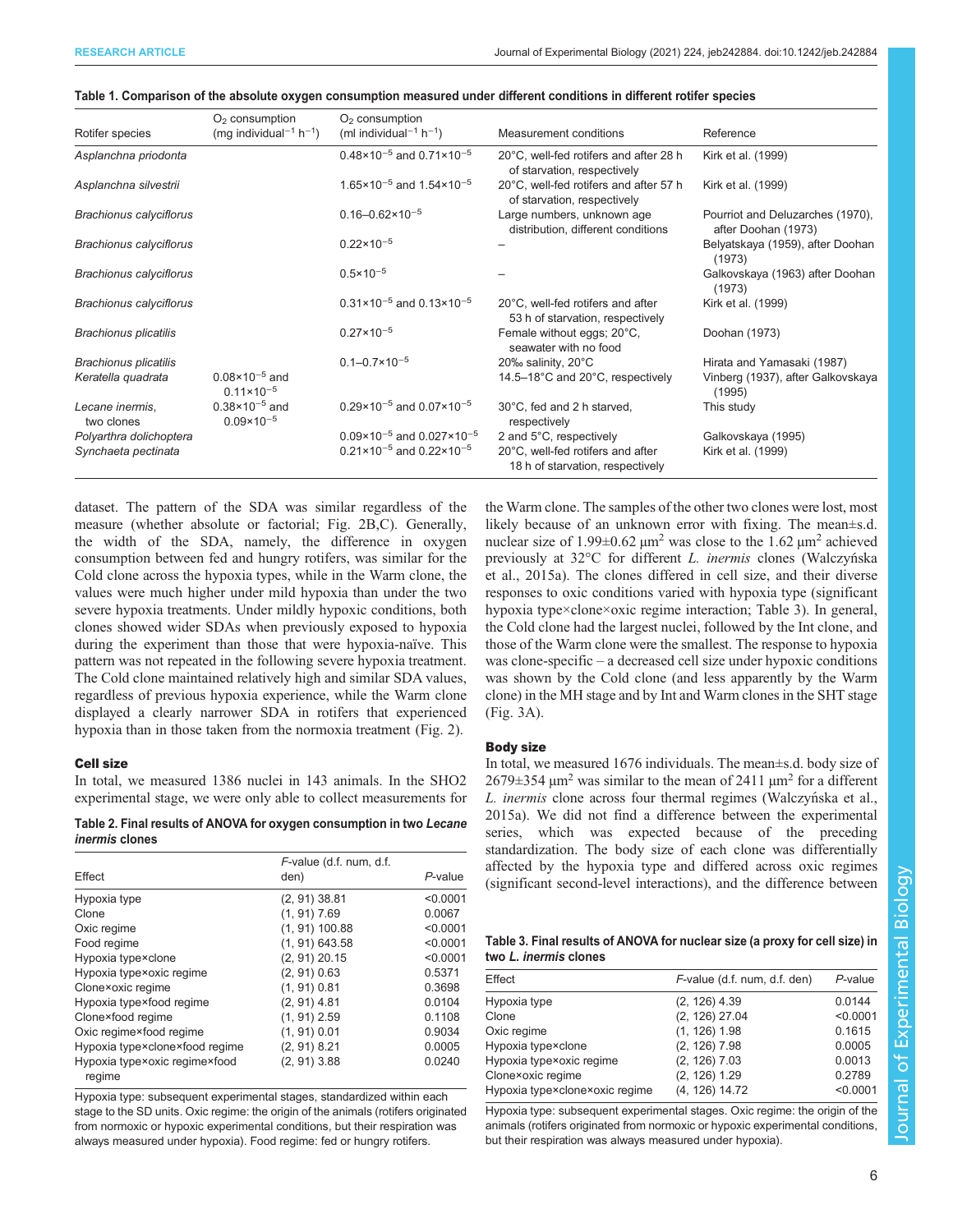<span id="page-6-0"></span>

Fig. 2. Results for oxygen consumption (%), absolute aerobic scope and factorial aerobic scope for Warm and Cold clones across three regimes of different hypoxia types. (A) Oxygen consumption by rotifers exposed to experimental hypoxia or normoxia, divided into groups of fed and hungry and tested for respiration rates, all under hypoxic conditions (4 or 5 replicates per group tested). Data are least square means±s.e.m. (B) Absolute scope of aerobic metabolism as the difference between the oxygen consumption by fed and hungry rotifers; absolute SDA. (C) Factorial scope of aerobic metabolism from the division of the amount of oxygen consumed by fed rotifers by that consumed by hungry rotifers; factorial SDA. 'Normoxia' and 'hypoxia' describe the experimental conditions of rotifer maintenance that preceded the metabolism measurements.

normoxic and hypoxic rotifers also interacted significantly with the hypoxia type ([Table 4, Fig. 3](#page-7-0)B).

# Fitness measures

The mean $\pm$ s.d. population growth rate r was  $0.64\pm0.08$ individuals day−<sup>1</sup> , which was similar to the value of 0.5 individuals day−<sup>1</sup> previously shown at 30°C for a different L. inermis clone (Walczyń[ska et al., 2016](#page-12-0)). The mean eggs/female<br>ratio was estimated as 0.16+0.02 eggs/female. Both measures of ratio was estimated as 0.16±0.02 eggs/female. Both measures of fitness showed similar patterns across experimental regimes. Fitness differed (or tended to differ, in the case of the eggs/female ratio) across hypoxia types and clones ([Table 5\)](#page-7-0), with the lowest values in

the SHT stage and the Warm clone generally showing the highest values [\(Fig. 4\)](#page-8-0). Measures were strongly similar between rotifers from normoxia or hypoxia ([Table 5\)](#page-7-0). The highest average population growth rate was under mild hypoxia (approximately 15% higher than in the SHT treatment and approximately 4% higher than in the SHO2 treatment), followed by the SHO2 treatment (approximately 1% higher than in the SHT treatment).

# **DISCUSSION**

The results of our comprehensive study show two important issues. First, the linkage of plastic body size changes with the cell response to hypoxia to maintain a wide aerobic scope is correct. Second, this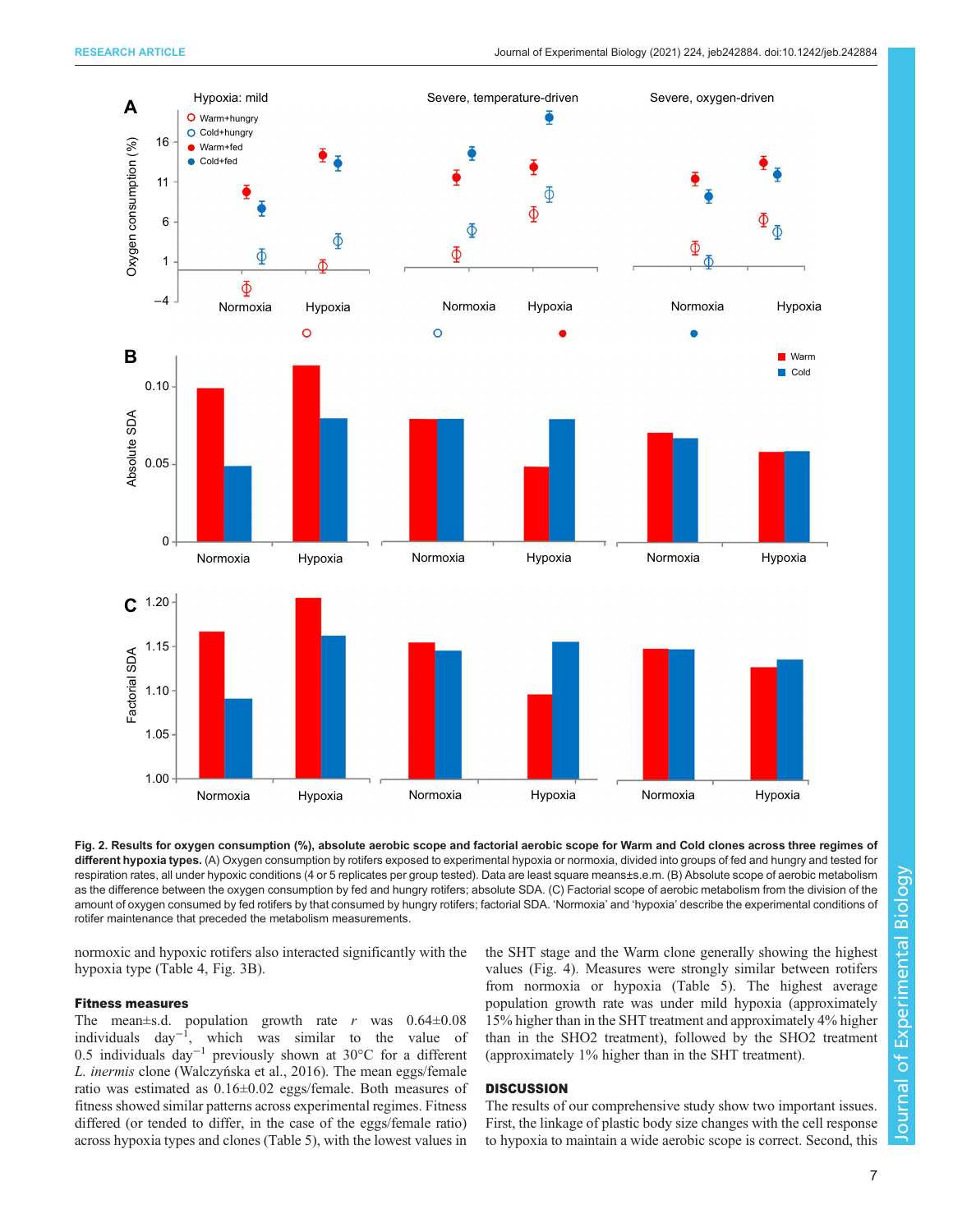## <span id="page-7-0"></span>Table 4. Final results of ANOVA for body size standardized to SD units among the hypoxia types

| Effect                   | F-value (d.f. num, d.f. den) | $P$ -value |
|--------------------------|------------------------------|------------|
| Hypoxia type             | $(2, 1662)$ 1.09             | 0.3370     |
| Clone                    | $(2, 1662)$ 30.23            | < 0.0001   |
| Oxic regime              | $(1, 1662)$ 4.76             | 0.0292     |
| Hypoxia type×clone       | $(4, 1662)$ 18.26            | < 0.0001   |
| Hypoxia type×oxic regime | $(2, 1662)$ 9.00             | 0.0001     |
| Clone×oxic regime        | $(2, 1662)$ 6.37             | 0.0018     |

Hypoxia type: subsequent experimental stages. Oxic regime: the origin of the animals (rotifers originated from normoxic or hypoxic experimental conditions, but their respiration was always measured under hypoxia).

pattern is valid only under optimal conditions, when phenotypic plasticity is probably less costly than alternative physiological mechanisms. In contrast, under stressful conditions, these alternative mechanisms (not controlled here) prevent hypoxiadriven metabolic limitations, and responses vary with conditions

# Table 5. Final results of ANCOVA for the two fitness measures, population growth rate r and eggs/female ratio

| Effect         | F-value (d.f. num, d.f. den)                                     | P-value  |
|----------------|------------------------------------------------------------------|----------|
|                | Population growth rate r: rotifer number as a dependent variable |          |
| Hypoxia type   | $(2, 65)$ 9.13                                                   | 0.0003   |
| Clone          | $(2, 65)$ 12.98                                                  | < 0.0001 |
| Oxic regime    | $(1, 65)$ 0.62                                                   | 0.4340   |
| Initial number | $(1, 65)$ 11.30                                                  | 0.0013   |
|                | Eggs/female ratio: egg number as a dependent variable            |          |
| Hypoxia type   | $(2, 65)$ 3.12                                                   | 0.0507   |
| Clone          | $(2, 65)$ 2.99                                                   | 0.0572   |
| Oxic regime    | $(1, 65)$ 0.20                                                   | 0.6587   |
| Final number   | $(1, 65)$ 50.81                                                  | < 0.0001 |
|                |                                                                  |          |

Hypoxia type: subsequent experimental stages. Oxic regime: the origin of the animals (rotifers originated from normoxic or hypoxic experimental conditions, but their respiration was always measured under hypoxia). Initial and final numbers: rotifers counted in count I and count II, respectively.



Fig. 3. Results for cell- and body-size response. The interactions among hypoxia type, oxic regime (N, normoxia; H, hypoxia) and clone in the ANOVA for (A) nuclear size (a proxy for cell size) and (B) body size. The numbers denote the sample size of rotifers of which the nuclei were measured (A) or the number of measured individuals (B). Data are least square means±95% confidence intervals.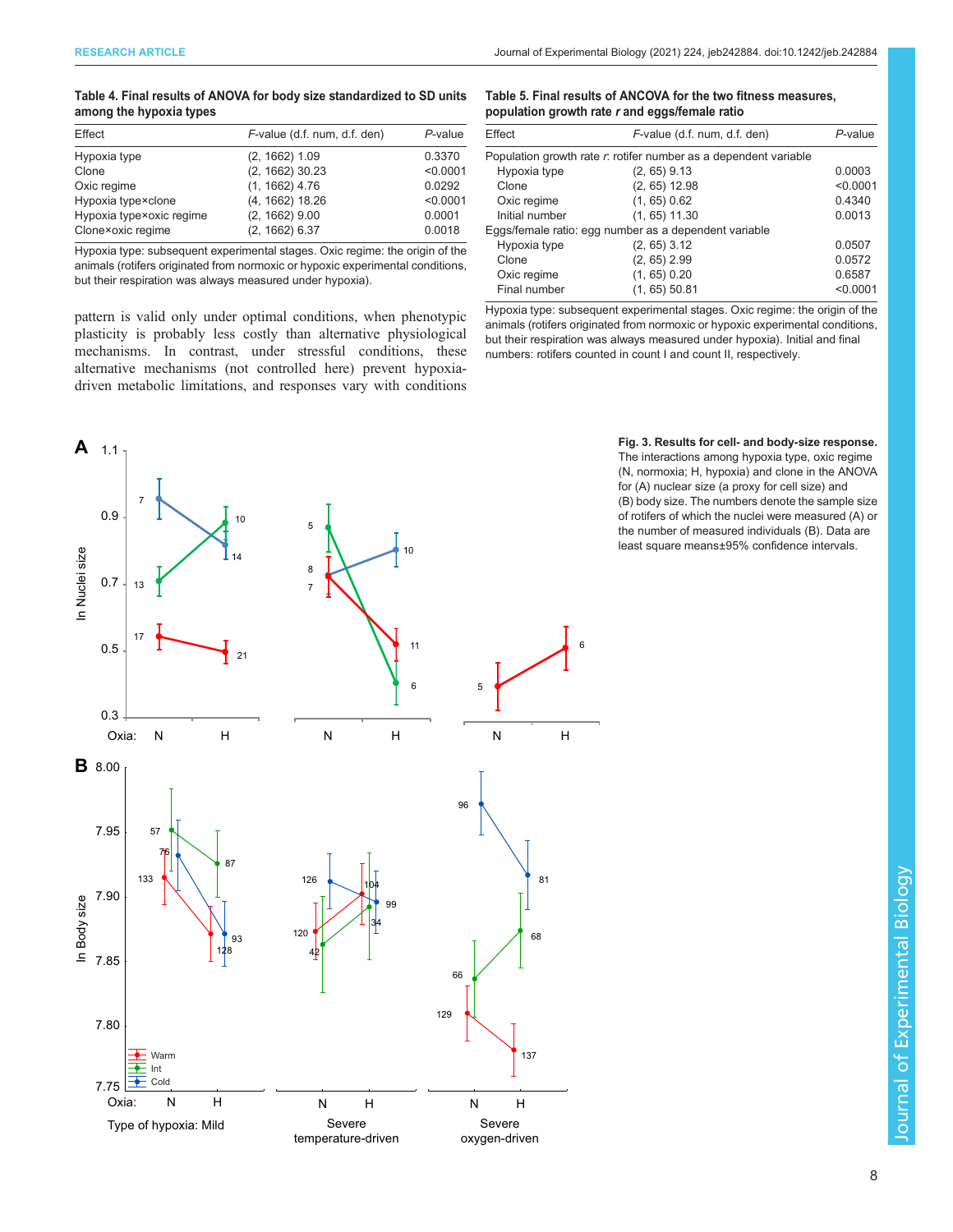<span id="page-8-0"></span>( physiological versus environmental hypoxia) and organismal thermo-oxic preferences.

We generally confirmed the hypotheses that (i) body size decreases in response to hypoxia, (ii) this decrease is a consequence of cell size decrease, (iii) this response prevents the narrowing of aerobic metabolism and (iv) it also prevents a subsequent decrease in fitness. Strikingly, we observed this causative pattern only for the mildly hypoxic conditions and not the two severe hypoxia treatments ([Fig. 5](#page-9-0)). In each case, rotifers originating from hypoxic conditions displayed a similar level of fitness to those from normoxic conditions (Fig. 4), which could indicate alternative mechanisms to the plastic size response that effectively prevented the decrease in fitness under stress-inducing hypoxic conditions. We therefore confirmed the importance of the 'optimal thermal range' within which the TSR operates ([Atkinson et al., 2003](#page-10-0); Walczyń[ska et al., 2016\)](#page-12-0), but we extended this issue by relating the optimality of the conditions to temperature acting closely with oxygen. Additionally, the patterns obtained concurred with a metaanalysis of 52 species of aquatic invertebrates by [Galic et al. \(2019\),](#page-11-0) who found that (i) the lower the oxygen concentration, the larger the variation in the measured response traits, and that (ii) respiration was more sensitive than growth to hypoxic conditions.

# Proximate mechanisms

Because of methodological problems, we did not manage to collect a complete dataset for the nuclear size response. Our partial results show that in the MH treatment, the consequent body size decrease in hypoxia compared with normoxia was associated with a mechanism other than cell shrinkage in the case of one clone. In contrast, the nuclei and body size differences between normoxic and hypoxic rotifers showed completely opposite patterns in all clones exposed to severe temperature-driven hypoxia. A similar opposing pattern was also found for the Warm clone in the SHO2 treatment.

We were not able to determine the cause of the observed variability in the nuclear size/body size response, but this is not the first time that variability in the match between nuclear size and body



Fig. 4. Results for the fitness measures. The interactions among the hypoxia types, oxic regime (N, normoxia; H, hypoxia) and clone in the ANCOVA analyses for two fitness measures: (A) number of females, with count II as a dependent variable and count I as a covariate, and (B) number of eggs, with the egg number as a dependent variable and count II as a covariate. N=4 replicates. Data are least square means±95% confidence intervals.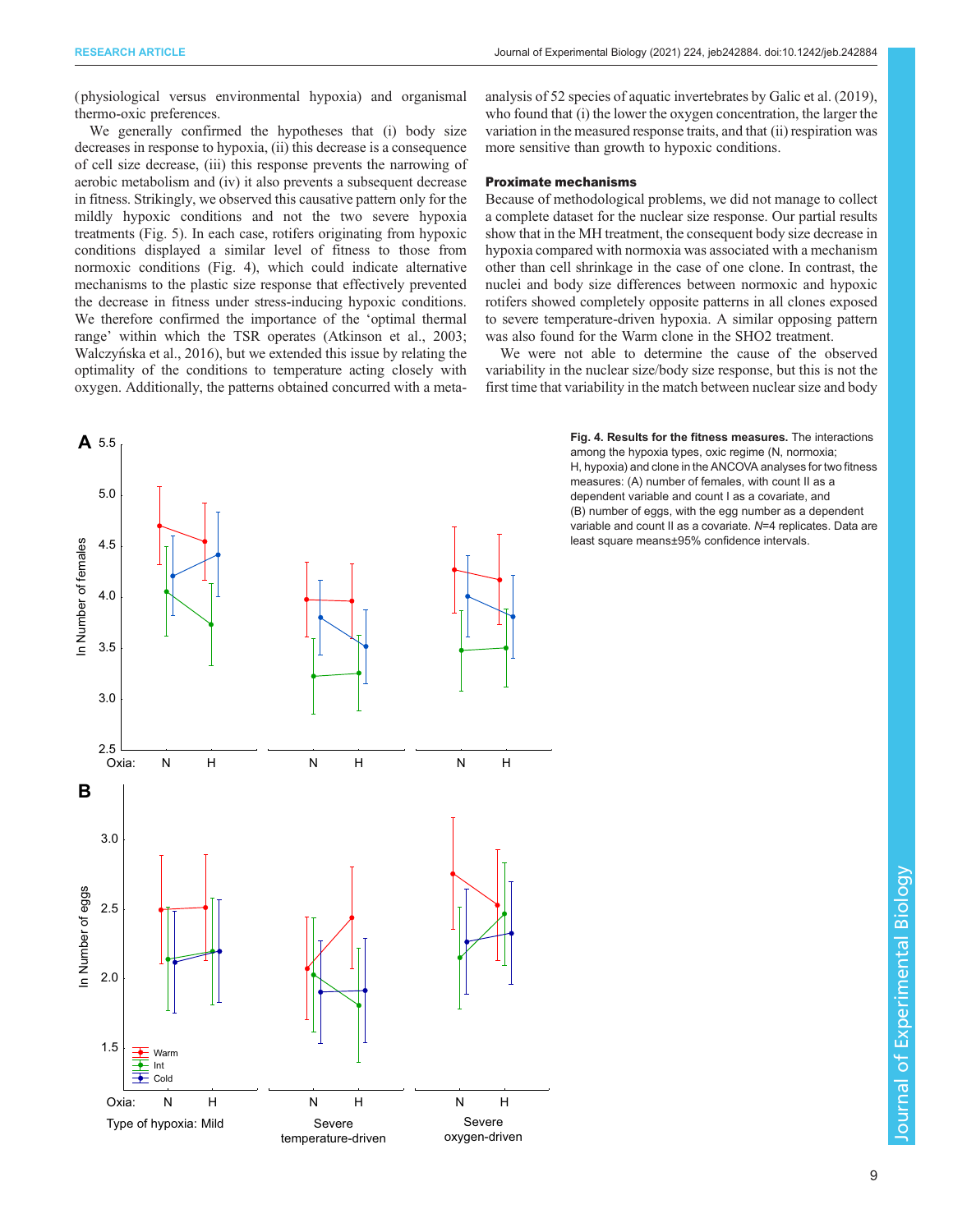<span id="page-9-0"></span>

Fig. 5. A schematic summary of patterns relative to the hypotheses displayed in [Fig. 1](#page-2-0) A. The arrows (red, warmpreferring clone; green, medium temperature-preferring clone; blue, cold-preferring clone) represent the positive or (when crossed) negative causative effects found in testing across the three experimental stages. Dashed arrows indicate effects without the intermediate impact that we expected. The lack of a specific arrow indicates that no result was achieved for a given relationship. The dots show the positive or (when crossed) negative ultimate results when the causative effect through the intermediate trait was not known. 'Severe hypoxia T' refers to the experimental stage in which hypoxia was driven by the too high temperature, while 'Severe hypoxia  $O_2$ ' refers to the stage with hypoxia driven by very low oxygen concentration.

size has been observed under different conditions. In the same rotifer species, this match differed between lower and higher temperature treatments (fig. 7 in Walczyń[ska et al., 2015a\)](#page-12-0), while Walczyń[ska et al. \(2018\)](#page-12-0) showed a stronger relationship between nuclear size and body size in the L. inermis rotifer and between cell size and body size in an annelid when exposed to stressful conditions. The canalization versus plasticity in body versus cell size was found to vary across D. melanogaster organs, as shown by [McDonald et al. \(2018\)](#page-11-0). Finally, in a study in which different life stages of D. melanogaster were exposed to hypoxia, the cell size response was found to be stage-specific ([Heinrich et al., 2011](#page-11-0)). All of these results showed that the issue of body and cell size adjustment was not trivial, and much work can be performed in this field.

The general characteristic of body size variations versus cell size variations was classified as fundamental by [Leinaas et al. \(2016\).](#page-11-0) The novel contribution of the present study to this issue was showing that the body–cell size match was not only due to the conditions but was also clone-dependent and apparently varied with thermal preference. In a warm-preferring clone, the unsuitably high temperature in the SHT treatment caused a decrease in cell size under hypoxia, but this was not followed by an adequate body size adjustment, while in the cold-preferring clone, the response was reversed under the same conditions. The intermediate clone showed a similar pattern to the warm clone in this treatment, but its body size response was opposite (to both remaining clones) in the SHO2 treatment.

#### Ultimate mechanisms

Overall, hypoxia-naïve rotifers displayed a lower consumption rate than hypoxia-exposed rotifers [\(Fig. 2A](#page-6-0)). Lowered metabolic rates during exposure to hypoxic conditions are well known in ectothermic and endothermal vertebrates [\(Gu and Jun, 2018\)](#page-11-0) and several invertebrate species [\(Gorr et al., 2010](#page-11-0)), and this is termed 'hypoxic hypometabolism'. We found that under mildly hypoxic conditions (MH treatment), rotifers were able to adjust their metabolism to oxic conditions within a relatively quick period of 3 days (approximately two generations), such that the aerobic scope of rotifers from hypoxic conditions was, on average, 30% wider than that of rotifers from normoxic conditions when exposed to acute hypoxia.

The comparison of the examined traits between normoxic and hypoxic rotifers indicated that the cue for sensing hypoxia was different for the organisms from the two severe hypoxia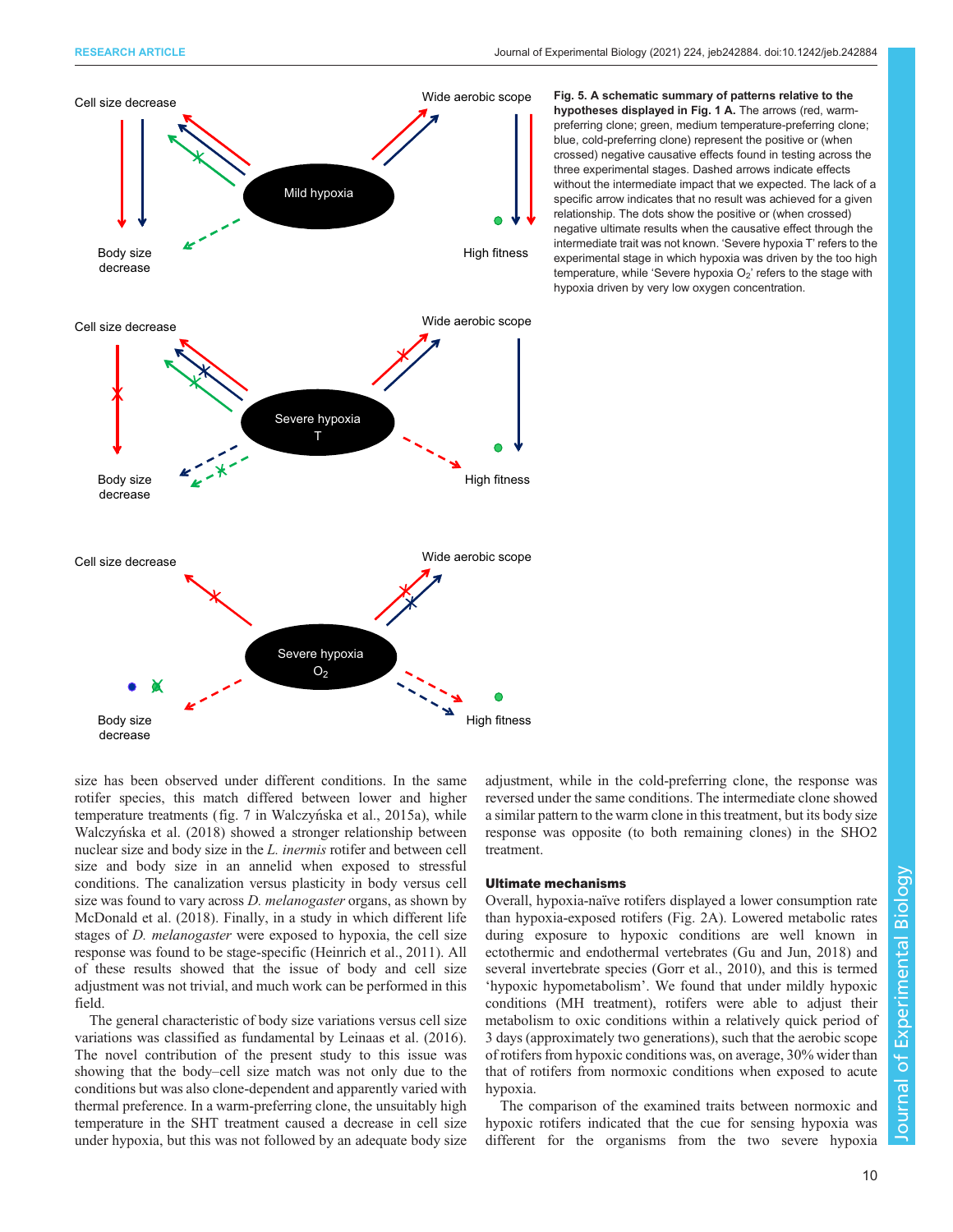<span id="page-10-0"></span>experimental stages. In animals that were tolerant to oxic conditions [\(Galkovskaya, 1995\)](#page-11-0), overly elevated temperatures seemed to be more stressful than too little oxygen. Previous research has shown that this group of animals is able to switch from the regular low efficiency and rapid metabolism of the lactate metabolic pathway under hypoxia to the more efficient but slower glucose–succinate metabolic pathway when exposed to severely hypoxic conditions [\(Esparcia et al., 1992](#page-11-0)).

The reliability of our results was confirmed by the Warm clone, which was the smallest clone and displayed the highest fitness under hot experimental conditions. An interesting finding resulted from the comparison between the two applied measures of fitness. In our short study, clones exposed to stressful conditions invested in either higher fecundity (higher eggs/female ratio) or accelerated development (higher population growth rate). On a longer time scale, these two mechanisms would probably produce similar results in overall fitness. The clearest pattern was shown by the Int clone, which had the slowest development (such that we did not even manage to examine its SDA), but its fecundity was comparable with that of the Cold clone across regimes. Differences in reproductive strategies in response to hypoxia were previously found across four rotifer species by [Kirk et al. \(1999\).](#page-11-0)

#### The role of oxygen deficiency in the TSR

We concur with the conclusions from previous reports on the diverse response of ectotherms to high temperatures combined with hypoxia. However, we also showed flexibility of the TSR from this general perspective – plasticity in size (decrease under high temperature/hypoxia) occurs within relatively mild conditions, most likely as the primary mechanism to maintain a wide scope of aerobic metabolism. Above a certain threshold, which was previously designated by Walczyń[ska et al. \(2016\),](#page-12-0) the response changes. The plastic response is replaced by physiological mechanisms preventing or counteracting any possible physiological damage.

With the growing number of empirical studies confirming the role of oxygen behind the size-to-temperature response, there has been some criticism. These doubts are associated with ambiguous results obtained for other animals, mostly including fishes (reviewed in [Audzijonyte et al., 2019](#page-11-0)). In a study on Daphnia magna, [Kielland](#page-11-0) [et al. \(2019\)](#page-11-0) confirmed the limiting role of oxygen availability for ectotherm performance at high temperatures but concluded that plasticity did not counteract the negative effects of temperaturedependent hypoxia at very high temperatures. In our opinion, our results show that oxygen is the limiting factor (sensu [Fry, 1947\)](#page-11-0), inducing a decrease in cell size and a consequent decrease in body size, but this causative relationship should be expected only under optimal conditions, which are dependent on many factors, especially organismal life strategies and thermal preferences.

Let us provide an example from everyday life. Imagine that one wants to buy a house. If enough funds are available, one simply buys the house, but if not, different potential strategies for gaining the necessary money exist, such as taking on an additional job, saving more from one's current salary, borrowing from family or friends, or obtaining a bank loan. In each case, the result is the same: there is enough money to buy the house. However, there are always various strategy-dependent costs, which, in each case, are higher than if there had been adequate funds at the beginning. The lowest-cost strategy for struggling with mild, ecologically relevant hypoxia is a plastic response. The possible differing physiological costs for organisms struggling with severe oxygen deficiency in their environment await discovery, although we already know that they

are most likely associated with hypoxia sensing at the mitochondrial level ([Sokolova, 2018; Sokolova et al., 2019](#page-11-0)). A comparison of physiological responses to mild or severe hypoxia in insects was reviewed by [Harrison et al. \(2018\).](#page-11-0) The two ecological and physiological approaches should be matched to determine how costly the response to temperature-dependent oxygen concentrations is, with a distinction between mild and severe conditions.

Our results contribute to the discussion by [Kingsolver and Huey](#page-11-0) [\(2008\)](#page-11-0) on the contradiction among three rules: 'bigger is better', 'hotter is smaller' and 'hotter is better'. Tests of these rules may refer to the three respective comparison types in our study: interclonal, among experimental stages and linking experimental stages and fitness. These tests show that the response is complex rather than straightforward. In addition to the solution to this paradox provided by the authors, who stress that each rule operates at different levels, we speculate that the problem also results from the entanglement of oxygen with one of these rules. 'Bigger is better' derives from the eco-evolutionary fact that living organisms are limited by the energy that they may acquire and process, and 'hotter is better' is a physical phenomenon (although there is a hidden assumption regarding the physiologically relevant thermal range involved). In contrast, 'hotter is smaller' actually does not refer to temperature but to temperature-dependent oxygen availability, and according to this and a previous study (Walczyń[ska et al., 2016\)](#page-12-0), it is realized only within the optimal thermal range and only under conditions where a negative relationship between temperature and oxygen occurs (Walczyńska [and Serra, 2020](#page-12-0) preprint; Walczyń[ska and Sobczyk, 2017\)](#page-12-0).

#### Acknowledgements

We are grateful to Charlotte Recapet and Jeff Arendt for their very helpful comments on a previous version of the text through the Peerage of Science platform, to Anna Maria Labecka for applying the staining procedure to the material for nuclear size measurements and taking photos of the stained material, and to Witold Strojny for conducting the spectrophotometric analyses. An earlier version of the manuscript was edited by American Journal Experts.

#### Competing interests

The authors declare no competing or financial interests.

#### Author contributions

Conceptualization: A.W., M.S.; Methodology: M.S.; Validation: A.W.; Formal analysis: A.W.; Investigation: A.W., M.S.; Data curation: A.W.; Writing - original draft: A.W.; Writing - review & editing: A.W.; Visualization: A.W.; Supervision: A.W.; Project administration: A.W.; Funding acquisition: A.W.

#### Funding

This work was supported by the National Science Centre Poland (OPUS 2015/19/B/ NZ8/01948) and by Jagiellonian University (DS/INoS/757/2019).

#### Data availability

The data supporting the results are available from a public repository of Jagiellonian University: [https://ruj.uj.edu.pl/xmlui/handle/item/278414.](https://ruj.uj.edu.pl/xmlui/handle/item/278414)

#### References

- Arendt, J. D. [\(2007\). Ecological correlates of body size in relation to cell size and cell](https://doi.org/10.1111/j.1469-185X.2007.00013.x) [number: patterns in flies, fish, fruits and foliage.](https://doi.org/10.1111/j.1469-185X.2007.00013.x) Biol. Rev. Camb. Philos. Soc. 82, [241-256. doi:10.1111/j.1469-185X.2007.00013.x](https://doi.org/10.1111/j.1469-185X.2007.00013.x)
- Arendt, J. D. [\(2011\). Size-fecundity relationships, growth trajectories, and the](https://doi.org/10.1111/j.1558-5646.2010.01112.x) [temperature-size rule for ectotherms.](https://doi.org/10.1111/j.1558-5646.2010.01112.x) Evolution 65, 43-51. doi:10.1111/j.1558- [5646.2010.01112.x](https://doi.org/10.1111/j.1558-5646.2010.01112.x)
- Atkinson, D. [\(1994\). Temperature and organism size](https://doi.org/10.1016/S0065-2504(08)60212-3) a biological law for ectotherms. Adv. Ecol. Res. 25[, 1-58. doi:10.1016/S0065-2504\(08\)60212-3](https://doi.org/10.1016/S0065-2504(08)60212-3)
- [Atkinson, D., Ciotti, B. J. and Montagnes, D. J.](https://doi.org/10.1098/rspb.2003.2538) (2003). Protists decrease in size [linearly](https://doi.org/10.1098/rspb.2003.2538) [with](https://doi.org/10.1098/rspb.2003.2538) [temperature:](https://doi.org/10.1098/rspb.2003.2538) [ca.](https://doi.org/10.1098/rspb.2003.2538)  $2.5\%$  [°C](https://doi.org/10.1098/rspb.2003.2538)<sup>-1</sup>. [Proc. R. Soc. B](https://doi.org/10.1098/rspb.2003.2538) 270, 2605-2611. [doi:10.1098/rspb.2003.2538](https://doi.org/10.1098/rspb.2003.2538)
- [Atkinson, D., Morley, S. A. and Hughes, R. N.](https://doi.org/10.1111/j.1525-142X.2006.00090.x) (2006). From cells to colonies: at [what levels of body organization does the](https://doi.org/10.1111/j.1525-142X.2006.00090.x) 'temperature-size rule' apply? Evol. Dev. 8[, 202-214. doi:10.1111/j.1525-142X.2006.00090.x](https://doi.org/10.1111/j.1525-142X.2006.00090.x)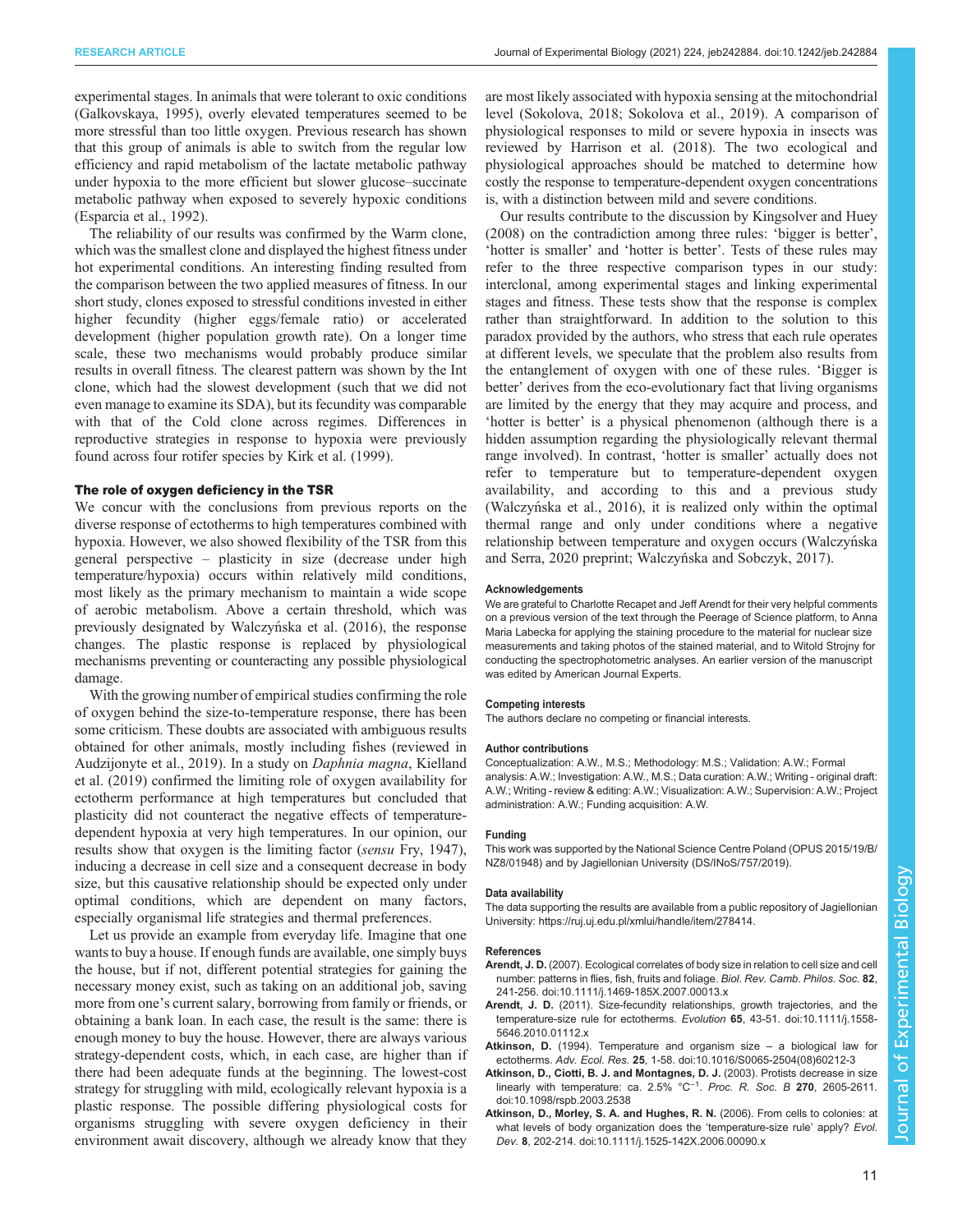- <span id="page-11-0"></span>[Audzijonyte, A., Barneche, D. R., Baudron, A. R., Belmaker, J., Clark, T. D.,](https://doi.org/10.1111/geb.12847) [Marshall, C. T., Morrongiello, J. R. and van Rijn, I.](https://doi.org/10.1111/geb.12847) (2019). Is oxygen limitation in [warming waters a valid mechanism to explain decreased body sizes in aquatic](https://doi.org/10.1111/geb.12847) ectotherms? Glob. Ecol. Biogeogr. 28[, 64-77. doi:10.1111/geb.12847](https://doi.org/10.1111/geb.12847)
- [Auer, S. K., Salin, K., Anderson, G. J. and Metcalfe, N. B.](https://doi.org/10.1098/rsbl.2015.0793) (2015). Aerobic scope [explains individual variation in feeding capacity.](https://doi.org/10.1098/rsbl.2015.0793) Biol. Lett. 11, 20150793. [doi:10.1098/rsbl.2015.0793](https://doi.org/10.1098/rsbl.2015.0793)
- Belyatskaya, Y. S. (1959). Using the Floating Microrespirometer for Measuring Gaseous Interchange in Zooplankton, Vol. 7, pp. 315-317. Academy of Sciences, B.S.S.R.
- Berrigan, D. and Charnov, E. L. [\(1994\). Reaction norms for age and size at](https://doi.org/10.2307/3545787) [maturity in response to temperature](https://doi.org/10.2307/3545787)  $-$  a puzzle for life historians. Oikos 70, [474-478. doi:10.2307/3545787](https://doi.org/10.2307/3545787)
- Berzins, B. and Pejler, B. [\(1989\). Rotifer occurence in relation to oxygen content.](https://doi.org/10.1007/BF00018721) Hydrobiologia 183[, 165-172. doi:10.1007/BF00018721](https://doi.org/10.1007/BF00018721)
- Carpenter, J. H. [\(1965\). The accuracy of the Winkler method for dissolved oxygen](https://doi.org/10.4319/lo.1965.10.1.0135) analysis. Limnol. Oceanogr. 10[, 135-140. doi:10.4319/lo.1965.10.1.0135](https://doi.org/10.4319/lo.1965.10.1.0135)
- Cavalier-Smith, T. [\(2005\). Economy, speed and size matter: evolutionary forces](https://doi.org/10.1093/aob/mci010) [driving nuclear genome miniaturization and expansion.](https://doi.org/10.1093/aob/mci010) Ann. Botany 95, 147-175. [doi:10.1093/aob/mci010](https://doi.org/10.1093/aob/mci010)
- [Chopelet, J., Blier, P. U. and Dufresne, F.](https://doi.org/10.1002/jez.488) (2008). Plasticity of growth rate and metabolism in Daphnia magna [populations from different thermal habitats.](https://doi.org/10.1002/jez.488) J. Exp. Zool. A 309[, 553-562. doi:10.1002/jez.488](https://doi.org/10.1002/jez.488)
- [Clark, T. D., Sandblom, E. and Jutfelt, F.](https://doi.org/10.1242/jeb.084251) (2013). Aerobic scope measurements of [fishes in an era of climate change: respirometry, relevance and recommendations.](https://doi.org/10.1242/jeb.084251) J. Exp. Biol. 216[, 2771-2782. doi:10.1242/jeb.084251](https://doi.org/10.1242/jeb.084251)
- [Czarnoleski, M., Ejsmont-Karabin, J., Angilletta, M. J., , Jr and Kozlowski, J.](https://doi.org/10.1890/ES15-00024.1) [\(2015\). Colder rotifers grow larger but only in oxygenated waters.](https://doi.org/10.1890/ES15-00024.1) Ecosphere 6, [1-5. doi:10.1890/ES15-00024.1](https://doi.org/10.1890/ES15-00024.1)
- Doohan, M. [\(1973\). An energy budget for adult](https://doi.org/10.1007/BF01825525) Brachionus plicatilis Muller (Rotatoria). Oecologia 13[, 351-362. doi:10.1007/BF01825525](https://doi.org/10.1007/BF01825525)
- Esparcia, A., Serra, M. and Miracle, M. R. (1992). Relationships between oxygen concentration and patterns of energy metabolism in the rotifer Brachionus plicatilis. Comp. Biochem. Physiol. B Biochem. Mol. Biol. 103, 357-362.
- Fiałkowska, E., Klimek, B., Marchlewicz, A., Koverba-Soroka, W., Starzycka, J., Walczyńska, A. and Pajdak-Stós, A. (2019). Diversity and function of the microbial community under strong selective pressure of rotifers. J. Basic Microbiol. 59, 775-783.
- [Frazier, M. R., Woods, H. A. and Harrison, J. F.](https://doi.org/10.1086/322172) (2001). Interactive effects of [rearing temperature and oxygen on the development of Drosophila melanogaster.](https://doi.org/10.1086/322172) Physiol. Biochem. Zool. 74[, 641-650. doi:10.1086/322172](https://doi.org/10.1086/322172)
- Fry, F. E. J. (1947). Effects of the environment on animal activity. Publ. Ont. Fish. Res. Lab. 68, 1-62.
- [Galic, N., Hawkins, T. and Forbes, V. E.](https://doi.org/10.1016/j.scitotenv.2018.10.225) (2019). Adverse impacts of hypoxia on [aquatic invertebrates: a meta-analysis.](https://doi.org/10.1016/j.scitotenv.2018.10.225) Sci. Total Environ. 652, 736-743. [doi:10.1016/j.scitotenv.2018.10.225](https://doi.org/10.1016/j.scitotenv.2018.10.225)
- Galkovskaya, G. A. (1963). Utilisation of food for growth and conditions for maximum production of the rotifer Brachionus calyciflorus Pallas. Zool. Zh. 42, 506-512.
- Galkovskaya, G. A. [\(1995\). Oxygen consumption rate in rotifers.](https://doi.org/10.1007/BF00025944) Hydrobiologia 313, [147-156. doi:10.1007/BF00025944](https://doi.org/10.1007/BF00025944)
- [Gorr, T. A., Wichmann, D., Hu, J., Hermes-Lima, M., Welker, A. F., Terwilliger, N.,](https://doi.org/10.1086/648581) [Wren, J. F., Viney, M., Morris, S., Nilsson, G. E. et al.](https://doi.org/10.1086/648581) (2010). Hypoxia tolerance [in animals: biology and application.](https://doi.org/10.1086/648581) Physiol. Biochem. Zool. 83, 733-752. [doi:10.1086/648581](https://doi.org/10.1086/648581)
- Gu, C. J., Jun, J. C. [\(2018\). Does hypoxia decrease the metabolic rate?](https://doi.org/10.3389/fendo.2018.00668) Front. Endocrinol. 9[, 668. doi:10.3389/fendo.2018.00668](https://doi.org/10.3389/fendo.2018.00668)
- Gudowska, A. and Bauchinger, U. [\(2018\). Food consumption in ground beetles](https://doi.org/10.1016/j.jinsphys.2018.02.004) [is limited under hypoxic conditions in response to ad libitum feeding, but](https://doi.org/10.1016/j.jinsphys.2018.02.004) not restricted feeding. J. Insect Physiol. 107[, 7-13. doi:10.1016/j.jinsphys.2018.](https://doi.org/10.1016/j.jinsphys.2018.02.004) [02.004](https://doi.org/10.1016/j.jinsphys.2018.02.004)
- [Harrison, J. F., Kaiser, A. and VandenBrooks, J. M.](https://doi.org/10.1098/rspb.2010.0001) (2010). Atmospheric oxygen [level and the evolution of insect body size.](https://doi.org/10.1098/rspb.2010.0001) Proc. R. Soc. B 277, 1937-1946. [doi:10.1098/rspb.2010.0001](https://doi.org/10.1098/rspb.2010.0001)
- [Harrison, J. F., Greenlee, K. J. and Verberk, W.](https://doi.org/10.1146/annurev-ento-020117-043145) (2018). Functional hypoxia in [insects: definition, assessment, and consequences for physiology, ecology, and](https://doi.org/10.1146/annurev-ento-020117-043145) evolution. Annu. Rev. Entomol. 63[, 303-325. doi:10.1146/annurev-ento-020117-](https://doi.org/10.1146/annurev-ento-020117-043145) [043145](https://doi.org/10.1146/annurev-ento-020117-043145)
- [Heinrich, E. C., Farzin, M., Klok, C. J. and Harrison, J. F.](https://doi.org/10.1242/jeb.051904) (2011). The effect of [developmental stage on the sensitivity of cell and body size to hypoxia in](https://doi.org/10.1242/jeb.051904) Drosophila melanogaster. J. Exp. Biol. 214[, 1419-1427. doi:10.1242/jeb.051904](https://doi.org/10.1242/jeb.051904)
- Helm, I., Jalukse, L. and Leito, I. [\(2012\). A highly accurate method for](https://doi.org/10.1016/j.aca.2012.06.049) [determination of dissolved oxygen: gravimetric Winkler method.](https://doi.org/10.1016/j.aca.2012.06.049) Anal. Chim. Acta 741[, 21-31. doi:10.1016/j.aca.2012.06.049](https://doi.org/10.1016/j.aca.2012.06.049)
- Hessen, D. O. [\(2015\). Noncoding DNA as a phenotypic driver.](https://doi.org/10.1007/s11692-015-9335-6) Evol. Biol. 42, [427-431. doi:10.1007/s11692-015-9335-6](https://doi.org/10.1007/s11692-015-9335-6)
- [Hessen, D. O., Daufresne, M. and Leinaas, H. P.](https://doi.org/10.1111/brv.12006) (2013). Temperature-size [relations from the cellular-genomic perspective.](https://doi.org/10.1111/brv.12006) Biol. Rev. 88, 476-489. [doi:10.1111/brv.12006](https://doi.org/10.1111/brv.12006)
- Hirata, H. and Yamasaki, S. [\(1987\). Effect of feeding on the respiration rate of the](https://doi.org/10.1007/BF00025755) rotifer Brachionus plicatilis. Hydrobiologia 147[, 283-288. doi:10.1007/](https://doi.org/10.1007/BF00025755) [BF00025755](https://doi.org/10.1007/BF00025755)
- [Hoefnagel, K. N. and Verberk, W. C. E. P.](https://doi.org/10.1016/j.jtherbio.2014.12.003) (2015). Is the temperature-size rule [mediated by oxygen in aquatic ectotherms?](https://doi.org/10.1016/j.jtherbio.2014.12.003) J. Therm. Biol. 54, 56-65. [doi:10.1016/j.jtherbio.2014.12.003](https://doi.org/10.1016/j.jtherbio.2014.12.003)
- Hrycik, A. R., Almeida, L. Z. and Höök, T. O. (2017). Sub-lethal effects on fish [provide insight into a biologically-relevant threshold of hypoxia.](https://doi.org/10.1111/oik.03678) Oikos 126, [307-317. doi:10.1111/oik.03678](https://doi.org/10.1111/oik.03678)
- Jordan, A. D. and Steffensen, J. F. [\(2007\). Effects of ration size and hypoxia on](https://doi.org/10.1086/510565) [specific dynamic action in the cod.](https://doi.org/10.1086/510565) Physiol. Biochem. Zool. 80, 178-185. [doi:10.1086/510565](https://doi.org/10.1086/510565)
- [Jutfelt, F., Norin, T., Asheim, E. R., Rowsey, L. E., Andreassen, A. H.,](https://doi.org/10.32942/osf.io/zc3bm) [Morgan, R., Clark, T. D. and Speers-Roesch, B.](https://doi.org/10.32942/osf.io/zc3bm) (2020). The aerobic scope [protection hypothesis: a mechanism explaining reduced growth of ectotherms in](https://doi.org/10.32942/osf.io/zc3bm) warming environments? EcoEvoRxiv[. doi:10.32942/osf.io/zc3bm.](https://doi.org/10.32942/osf.io/zc3bm)
- [Kielland, O. N., Bech, C. and Einum, S.](https://doi.org/10.1111/1365-2435.13449) (2019). Warm and out of breath: thermal [phenotypic plasticity in oxygen supply.](https://doi.org/10.1111/1365-2435.13449) Funct. Ecol. 33, 2142-2149. doi:10.1111/ [1365-2435.13449](https://doi.org/10.1111/1365-2435.13449)
- Kiełbasa, A., Walczyńska, A., Fiałkowska, E., Pajdak-Stós, A. and Kozłowski, J. [\(2014\). Seasonal changes in the body size of two rotifer species living in activated](https://doi.org/10.1002/ece3.1292) [sludge follow the temperature-size rule.](https://doi.org/10.1002/ece3.1292) Ecol. Evol. 4, 4678-4689. doi:10.1002/ [ece3.1292](https://doi.org/10.1002/ece3.1292)
- Kingsolver, J. G. and Huey, R. B. (2008). Size, temperature, and fitness: three rules. Evol. Ecol. Res. 10, 251-268.
- Kirk, K. L., Ellis, J. and Taylor, J. [\(1999\). Physiological responses to variable](https://doi.org/10.1046/j.1365-2427.1999.00502.x) [environments: storage and respiration in starving rotifers.](https://doi.org/10.1046/j.1365-2427.1999.00502.x) Freshw. Biol. 42, [637-644. doi:10.1046/j.1365-2427.1999.00502.x](https://doi.org/10.1046/j.1365-2427.1999.00502.x)
- [Leinaas, H. P., Jalal, M., Gabrielsen, T. M. and Hessen, D. O.](https://doi.org/10.1002/ece3.2302) (2016). Inter- and [intraspecific variation in body- and genome size in calanoid copepods from](https://doi.org/10.1002/ece3.2302) temperate and arctic waters. Ecol. Evol. 6[, 5585-5595. doi:10.1002/ece3.2302](https://doi.org/10.1002/ece3.2302)
- McCue, M. D. [\(2006\). Specific dynamic action: a century of investigation.](https://doi.org/10.1016/j.cbpa.2006.03.011) Comp. [Biochem. Physiol. A Mol. Integr. Physiol.](https://doi.org/10.1016/j.cbpa.2006.03.011) 144, 381-394. doi:10.1016/j.cbpa.2006. [03.011](https://doi.org/10.1016/j.cbpa.2006.03.011)
- [McDonald, J. M. C., Ghosh, S. M., Gascoigne, S. J. L. and Shingleton, A. W.](https://doi.org/10.3389/fcell.2018.00156) [\(2018\). Plasticity through canalization: the contrasting effect of temperature on](https://doi.org/10.3389/fcell.2018.00156) trait size and growth in Drosophila. Front. Cell Dev. Biol. 6[, 156. doi:10.3389/fcell.](https://doi.org/10.3389/fcell.2018.00156) [2018.00156](https://doi.org/10.3389/fcell.2018.00156)
- Pajdak-Stós, A., Fiał[kowska, E., Fyda, J., Kocerba-Soroka, W. and Sobczyk, M.](https://patentscope.wipo.int/search/en/detail.jsf?docId=WO2014185799) [\(2017\). A method of mass culture of](https://patentscope.wipo.int/search/en/detail.jsf?docId=WO2014185799) Lecane rotifers. Publication Number [WO/2014/185799.](https://patentscope.wipo.int/search/en/detail.jsf?docId=WO2014185799)
- Poertner, H. O. [\(2010\). Oxygen- and capacity-limitation of thermal tolerance: a](https://doi.org/10.1242/jeb.037523) [matrix for integrating climate-related stressor effects in marine ecosystems.](https://doi.org/10.1242/jeb.037523) J. Exp. Biol. 213[, 881-893. doi:10.1242/jeb.037523](https://doi.org/10.1242/jeb.037523)
- [Pourriot, R. and Deluzarches, M.](https://doi.org/10.1051/limn/1970014) (1970). Sur la consommation d'oxygene par les Rotifers. Ann. Limnol. 6[, 229-248. doi:10.1051/limn/1970014](https://doi.org/10.1051/limn/1970014)

[Prokosch, J., Bernitz, Z., Bernitz, H., Erni, B. and Altwegg, R.](https://doi.org/10.1007/s00442-019-04368-2) (2019). Are animals [shrinking due to climate change? Temperature-mediated selection on body mass](https://doi.org/10.1007/s00442-019-04368-2)

- in mountain wagtails. Oecologia 189[, 841-849. doi:10.1007/s00442-019-04368-2](https://doi.org/10.1007/s00442-019-04368-2) Raubenheimer, D. [\(1995\). Problems with ratio analysis in nutritional indices.](https://doi.org/10.2307/2390086) Funct. Ecol. 9[, 21-29. doi:10.2307/2390086](https://doi.org/10.2307/2390086)
- [Raubenheimer, D. and Simpson, S. J.](https://doi.org/10.1111/j.1570-7458.1992.tb00662.x) (1992). Analysis of covariance: an [alternative to nutritional indices.](https://doi.org/10.1111/j.1570-7458.1992.tb00662.x) Entomol. Exp. Appl. 62, 221-231. doi:10.1111/ [j.1570-7458.1992.tb00662.x](https://doi.org/10.1111/j.1570-7458.1992.tb00662.x)
- Roland, F., Caraco, N. F. and Cole, J. J. [\(1999\). Rapid and precise determination of](https://doi.org/10.4319/lo.1999.44.4.1148) [dissolved oxygen by spectrophotometry: evaluation of interference from color and](https://doi.org/10.4319/lo.1999.44.4.1148) turbidity. Limnol. Oceanogr. 44[, 1148-1154. doi:10.4319/lo.1999.44.4.1148](https://doi.org/10.4319/lo.1999.44.4.1148)
- Rollinson, N. and Rowe, L. [\(2018\). Temperature-dependent oxygen limitation and](https://doi.org/10.1111/evo.13458) the rise of Bergmann'[s rule in species with aquatic respiration.](https://doi.org/10.1111/evo.13458) Evolution 72, [977-988. doi:10.1111/evo.13458](https://doi.org/10.1111/evo.13458)
- Santilli, J. and Rollinson, N. [\(2018\). Toward a general explanation for latitudinal](https://doi.org/10.1093/biolinnean/bly054) [clines in body size among chelonians.](https://doi.org/10.1093/biolinnean/bly054) Biol. J. Linn. Soc. 124, 381-393. [doi:10.1093/biolinnean/bly054](https://doi.org/10.1093/biolinnean/bly054)
- Secor, S. M. [\(2009\). Specific dynamic action: a review of the postprandial metabolic](https://doi.org/10.1007/s00360-008-0283-7) response. [J. Comp. Physiol. B Biochem. Syst. Envir. Physiol.](https://doi.org/10.1007/s00360-008-0283-7) 179, 1-56. [doi:10.1007/s00360-008-0283-7](https://doi.org/10.1007/s00360-008-0283-7)
- Sokolova, I. [\(2018\). Mitochondrial adaptations to variable environments and their](https://doi.org/10.1093/icb/icy017) role in animals' stress tolerance. Integr. Comp. Biol. 58[, 519-531. doi:10.1093/icb/](https://doi.org/10.1093/icb/icy017) [icy017](https://doi.org/10.1093/icb/icy017)
- [Sokolova, I. M., Sokolov, E. P. and Haider, F.](https://doi.org/10.1093/icb/icz047) (2019). Mitochondrial mechanisms [underlying tolerance to fluctuating oxygen conditions: lessons from hypoxia](https://doi.org/10.1093/icb/icz047)tolerant organisms. Integr. Comp. Biol. 59[, 938-952. doi:10.1093/icb/icz047](https://doi.org/10.1093/icb/icz047)
- Somero, G. N., Lockwood, B. L. and Tomanek, L. (2017). Biochemical Adaptation. Oxford University Press.
- Stuczyńska, A., Sobczyk, M., Fiał[kowska, E., Kocerba-Soroka, W., Pajdak-](https://www.biorxiv.org/content/10.1101/2020.04.08.031286v1)Stós, A., Starzycka, J. and Walczyńska, A. [\(2020\). Clonal thermal preferences](https://www.biorxiv.org/content/10.1101/2020.04.08.031286v1) [affect the strength of the temperature-size rule.](https://www.biorxiv.org/content/10.1101/2020.04.08.031286v1) bioRxiv. https://www.biorxiv.org/ [content/10.1101/2020.04.08.031286v1.](https://www.biorxiv.org/content/10.1101/2020.04.08.031286v1)

Biology